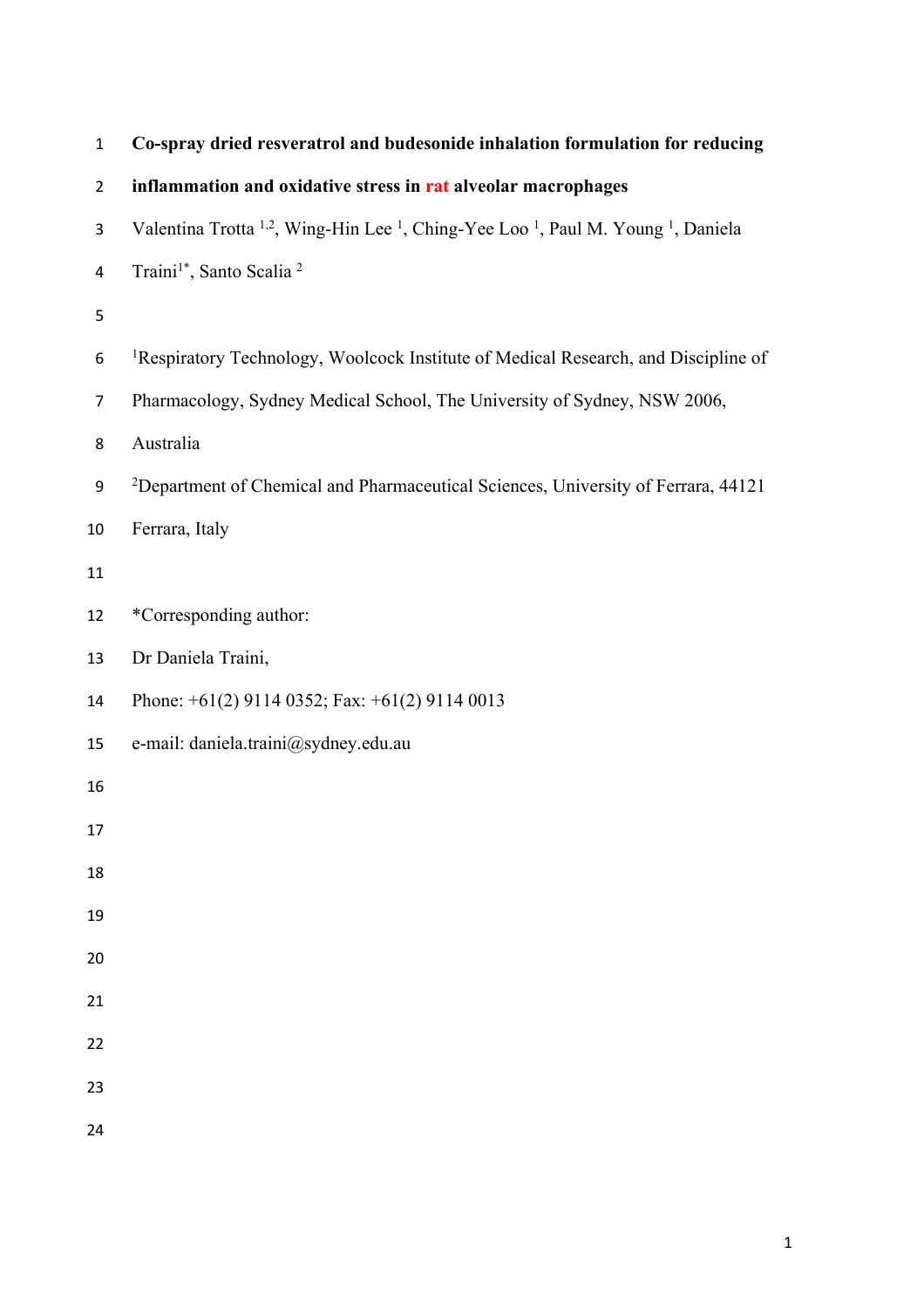#### **Abstract**

 Oxidative stress is instrumental in the pathogenesis and progression of chronic obstructive pulmonary disease (COPD). Novel therapeutic strategies that target macrophages, based on the use of antioxidant compounds, could be explored to improve corticosteroids responses in COPD patients. In this study, inhalable microparticles containing budesonide (BD) and resveratrol (RES) were prepared and characterized. This approach was undertaken to develop a multi-drug inhalable formulation with anti- oxidant and anti-inflammatory activities for treatment of chronic lung diseases. The inhalable microparticles containing different ratio of BD and RES were prepared by spray drying. The physico-chemical properties of the formulations were characterized in terms of surface morphology, particle size, physical and thermal stability. Additionally, *in vitro* aerosol performances of these formulations were evaluated with the multi-stage liquid impinger (MSLI) at 60 and 90 l/min, respectively. The cytotoxicity effect of the formulations was evaluated using rat alveolar macrophages. The biological responses of alveolar macrophages in terms of cytokine expressions, nitric oxide (NO) production and free radical scavenging activities were also tested. The co-spray dried (Co-SD) microparticles of all formulations exhibited morphologies appropriate for inhalation administration. Analysis of the deposition profiles showed an increase in aerosol performance proportional to BD concentration. Cell viability assay demonstrated that alveolar macrophages could tolerate a wide range of RES and BD concentrations. In addition, RES and BD were able to decrease the levels of tumor necrosis factor alpha (TNF-α) and interleukin-6 (IL-6) in lipopolysaccharide (LPS) induced alveolar macrophages.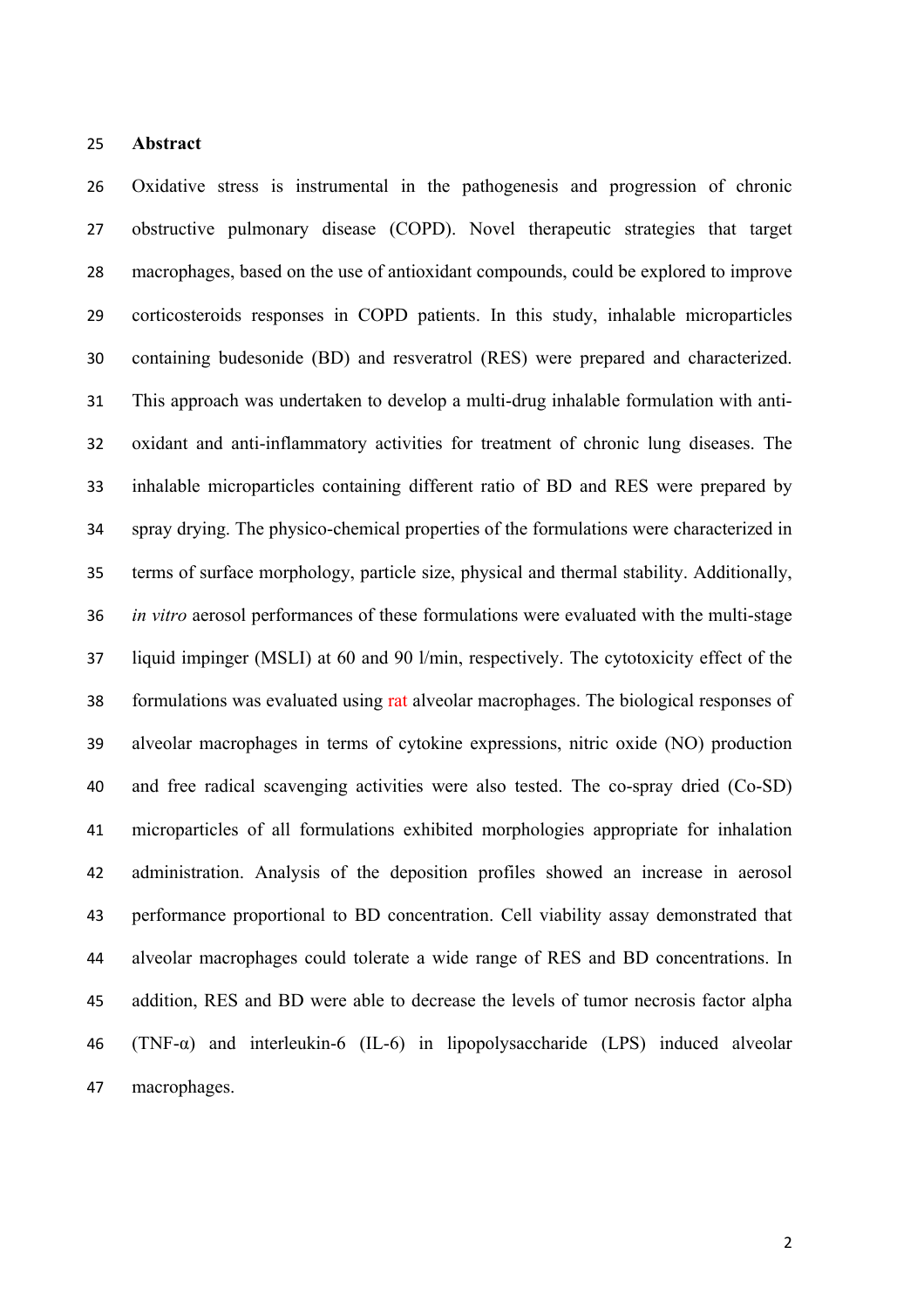| 48     | This study has successfully established the manufacture of Co-SD formulations of RES     |
|--------|------------------------------------------------------------------------------------------|
| 49     | and BD with morphology and aerosol properties suitable for inhalation drug delivery,     |
| 50     | negligible in vitro toxicity and enhanced efficacy to control inflammation and oxidative |
| 51     | stress in LPS-induced alveolar macrophages.                                              |
| 52     |                                                                                          |
| 53     | Keywords: Alveolar macrophage; Anti-inflammatory; Anti-oxidant; Budesonide;              |
| 54     | Chronic obstructive pulmonary disease; Resveratrol, Dry powder inhalation.               |
| 55     |                                                                                          |
| 56     |                                                                                          |
| 57     |                                                                                          |
| 58     |                                                                                          |
| 59     |                                                                                          |
| 60     |                                                                                          |
| 61     |                                                                                          |
| 62     |                                                                                          |
| 63     |                                                                                          |
| 64     |                                                                                          |
| 65     |                                                                                          |
| 66     |                                                                                          |
| 67     |                                                                                          |
| 68     |                                                                                          |
| 69     |                                                                                          |
| 70     |                                                                                          |
| $71\,$ |                                                                                          |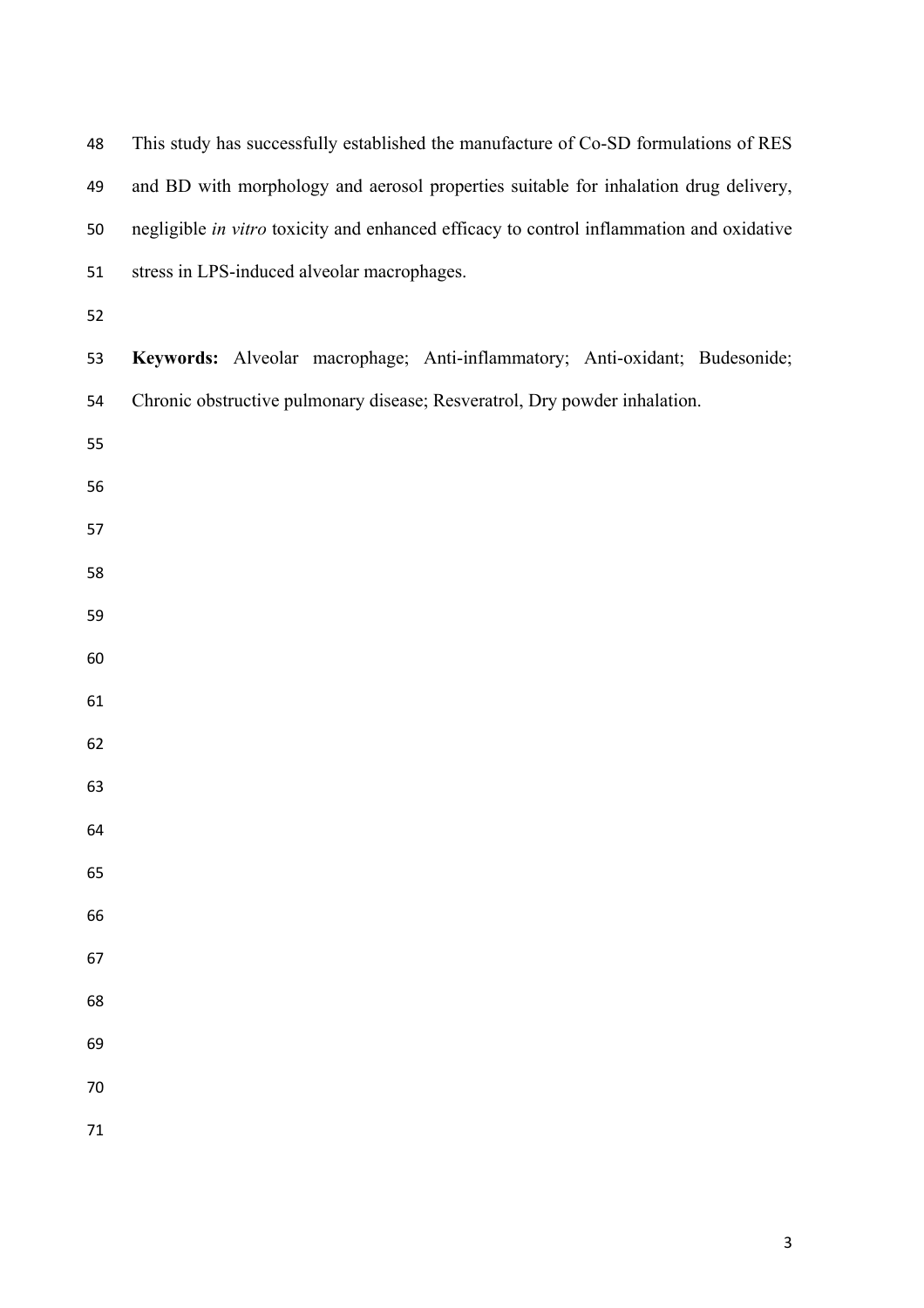### **1. Introduction**

 Chronic obstructive pulmonary disease (COPD) represents one of the leading causes of morbidity and mortality worldwide (Viegi, Scognamiglio et al. 2001). COPD is a lung disease characterized by chronic inflammation, airflow limitation, hyper mucous production, emphysema, bronchoconstriction, a decline of respiratory activity and eventual death (Barnes 2007). The pathogenesis of COPD is multi-factorial which includes genetic predisposition, age, inhaled pollution and cigarette smoke. Previous studies have shown that cigarette smoke (CS) is the main risk factor for the development and progression of COPD (Rabe, Hurd et al. 2007)**.** This is because CS causes a production of reactive oxygen species (ROS) that increase the oxidative stress and for this reason it is implicated in the pathogenesis and in irreversible airway inflammation. Oxidative stress causes airway inflammation by stimulating the release of inflammatory mediators such as IL-6, IL-8 and TNF-α. These inflammatory mediators result in an increase of ROS and hence an increase in oxidative stress in the lungs (Rahman and Adcock 2006). Furthermore, COPD exacerbations caused by chronic bacterial infection can result in additional airway inflammation owing to the further release of pro-inflammatory mediators (Khair, Davies et al. 1996).

 Alveolar macrophages are one of the first lines of defence of the respiratory tract against inhaled noxious agents. Although airway epithelial cells as a whole are involved in COPD, several studies have demonstrated that alveolar macrophages play an important role in the pathogenesis of the disease (Tetley 2002; Hodge, Hodge et al. 2007), mainly in smokers, by regulating the release of inflammatory mediators that attract neutrophils into the airway (Kent, Smyth et al. 2008). Corticosteroid molecules are able to suppress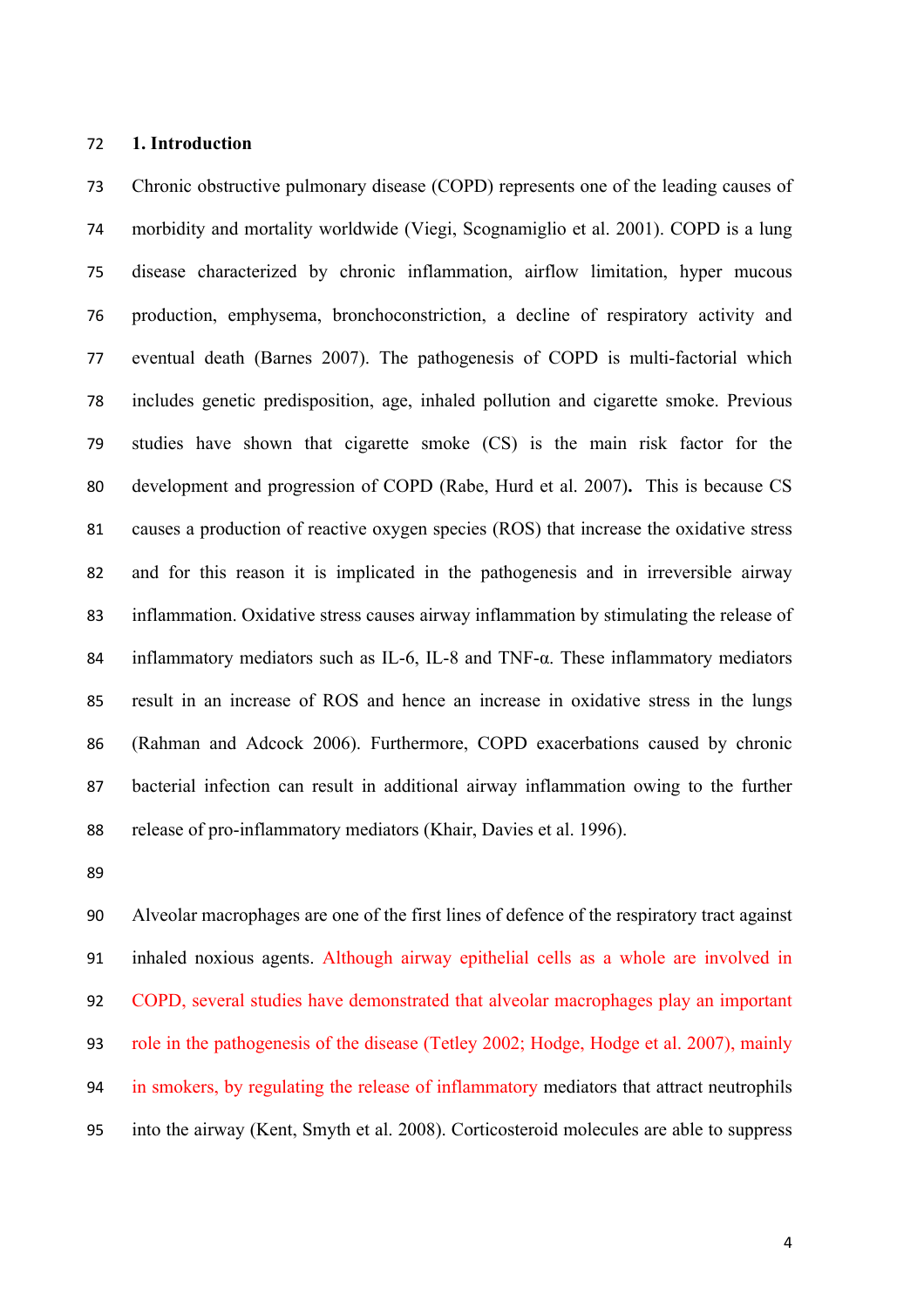the release of these inflammatory mediators in alveolar macrophages but these drugs are relatively ineffective in COPD patients (Barnes, Ito et al. 2004, Bhavsar, Hew et al. 2008). For this reason a novel therapeutic strategy is needed.

 The current first-line therapy for COPD involves the use of bronchodilators such as long acting beta agonists (LABA) in combination with inhaled corticosteroids. However, unlike other inflammation-based diseases, such as asthma, corticosteroids are less effective in improving lung function of COPD patients, and have limited effect in reversing the progression of tissue damage (Pauwels, Löfdahl et al. 1999; Pauwels, Buist et al. 2001; Dahl, Chung et al. 2010; Vogelmeier, Hederer et al. 2011). Furthermore, previous studies have shown that ROS have been implicated in initiating inflammatory responses in the lungs through the activation of transcription factors such as nuclear factor-kappa B (NF-κB) (Rahman and MacNee 1998). This results in vicious cycle of oxidative stress by ROS and airway inflammation. Histone deacetylases activities are required for NF-κB blockade by corticosteroid receptors (Barnes, Ito et al. 2004; Barnes 2009)**.** In several cases COPD patients became non-responsive to corticosteroid treatment as histone deacetylases (HDAC2) activities can become inhibited in presence of oxidative stress (Barnes, Ito et al. 2004).

 For these reasons, the use of anti-oxidant compounds in association with one of the corticosteroids drugs could provide a new therapeutic approach for the treatment and management of COPD.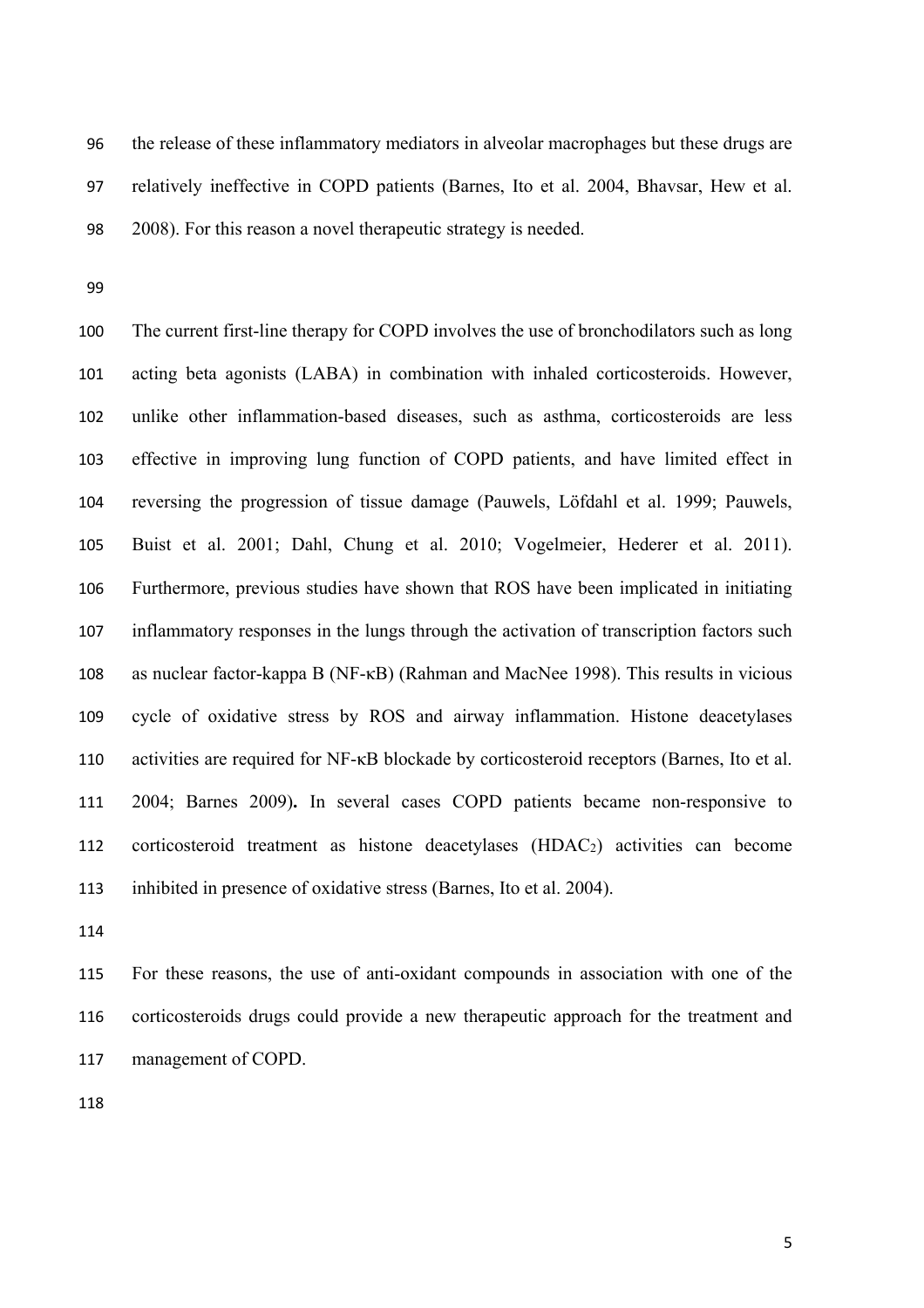Polyphenolic compounds are potential candidate molecules since these compounds naturally exhibit potent anti-oxidant and anti-inflammatory activities (Biswas, Hwang et al. 2013). Resveratrol (3, 5, 4- trihydroxystilbene) (RES) is a naturally occurring polyphenolic compound found in a large number of plant species (e.g. grapes, berries and legumes) and in red wine. Resveratrol is a light sensitive molecule with two isoforms, *cis-*resveratrol and *trans*-resveratrol, the trans form being more stable and also the more biologically activity form (Neves, Lucio et al. 2012). The anti-oxidant activity of this polyphenol is due to its ability to scavenge free radicals (Arts and Hollman 2005). Furthermore, different studies have shown the differential properties of resveratrol as anti-inflammatory, anti-allergic, antiviral, anti-carcinogenic and anti- asthmatic (Cheong, Ryu et al. 1999; Docherty, Fu et al. 1999; Manna, Mukhopadhyay et al. 2000; Alarcón de la Lastra and Villegas 2005; Faith, Sweet et al. 2006; Athar, Back et al. 2009; Lee, Kim et al. 2009). Specifically in the lungs, *in vitro* and *in vivo* experiments have shown that RES can reduce inflammation in lung cells, scavenging oxygen-derived free radicals; subsequently, RES maybe a potential adjunct therapy in the treatment of COPD (Trotta, Lee et al. 2015). In addition, RES has been shown to inhibit the release of inflammatory cytokines from alveolar macrophages in COPD and therefore can be considered a suitable candidate for pharmacotherapy of macrophages (Culpitt, Rogers et al. 2003).

 The aim of this study was to develop inhalable microparticles containing RES and budesonide (BD), a common anti-inflammatory corticosteroid. To the authors' knowledge, this is the first attempt to deliver a combination formulation containing anti-oxidant and anti-inflammatory compounds for improvement of COPD. Different series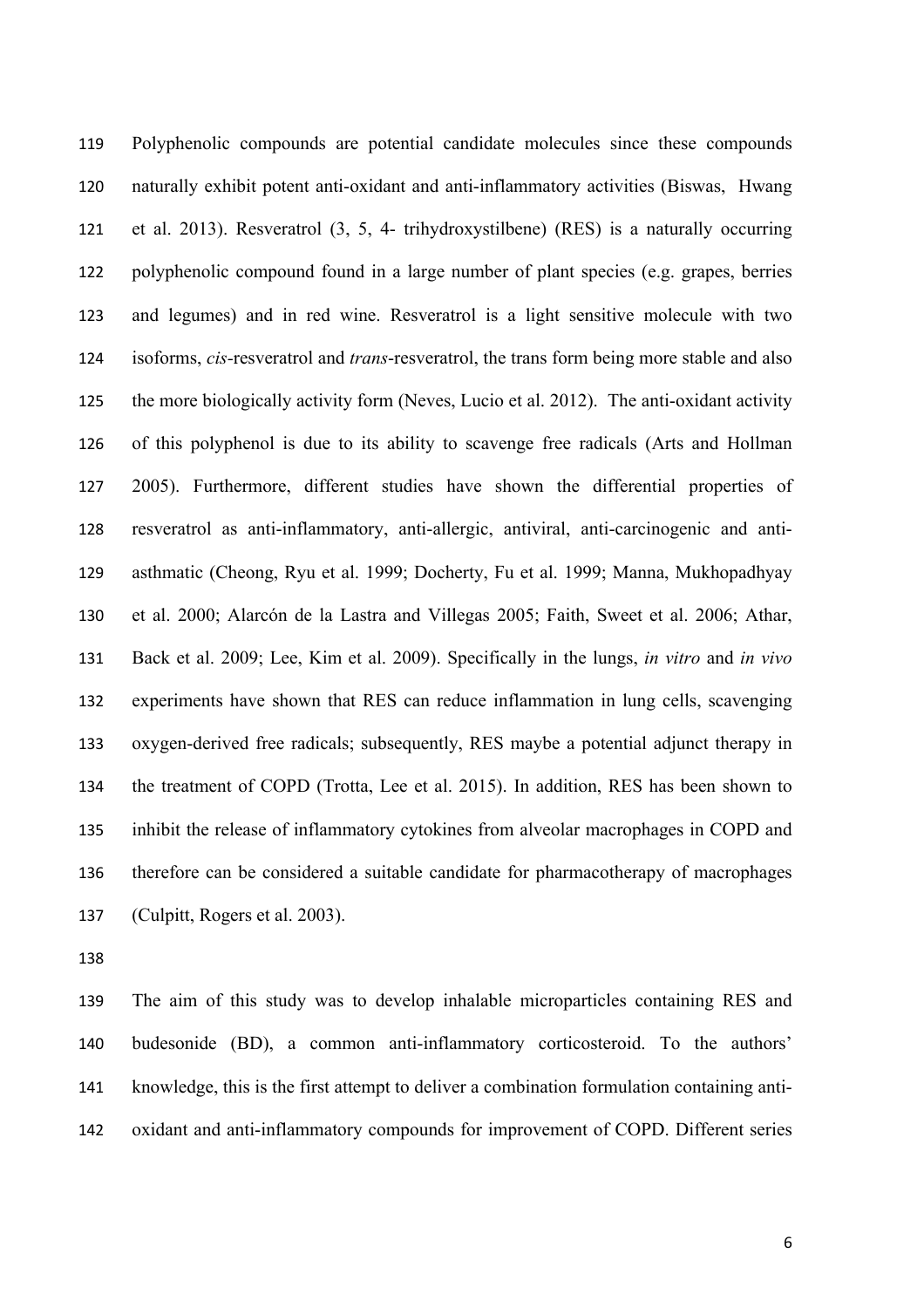of co-spray dried (Co-SD) formulations were prepared and the physico-chemical characteristics and *in vitro* aerosol performance were investigated. Importantly, the biological responses of alveolar macrophages cell lines in terms of cell viability, anti- inflammatory and anti-oxidant activities were evaluated with the prepared spray dried formulations.

## **2. Experimental methods**

*2.1. Materials*

 Resveratrol, *trans*-3,4',5-trihydroxystilbene, (RES) was purchased from Fagron Italia (Bologna, Italy). Budesonide (BD) used in this study was supplied by Yicheng Chemical Corp, Jiangsu, China. Nitro-L-arginine methyl ester (L-NAME), α-Lipoic acid, L-ascorbic acid, 2,2-diphenyl-1-picrylhydrazyl (DPPH), lipopolysaccharide (LPS) from *Escherichia coli* and 2,3-diaminonaphthalene (DAN) were purchased from Sigma- Aldrich (Sydney, Australia). Other cell culture reagents inculding phosphate buffer saline (PBS), fetal bovine serum (FBS) and Ham's F-12 nutrient mix media were purchased from Invitrogen, (Sydney, Australia). Elisa kit for determination of inflammation markers such as interleukin-6 (IL-6) and tumor necrosis factor alpha (TNF-α) were supplied from BD Bioscience (Sydney, Australia). All solvents used were analytical grade and purchased from Biolab (Victoria, Australia).

## *2.2. Preparation of spray dried (SD) microparticles*

 Single and combination microparticles were produced by spray drying RES and/or BD using a Buchi B-290 Mini spray dryer (Buchi, Switzerland) under conditions listed in Table 1. Both RES and BD, either alone or in combination, were dissolved in ethanol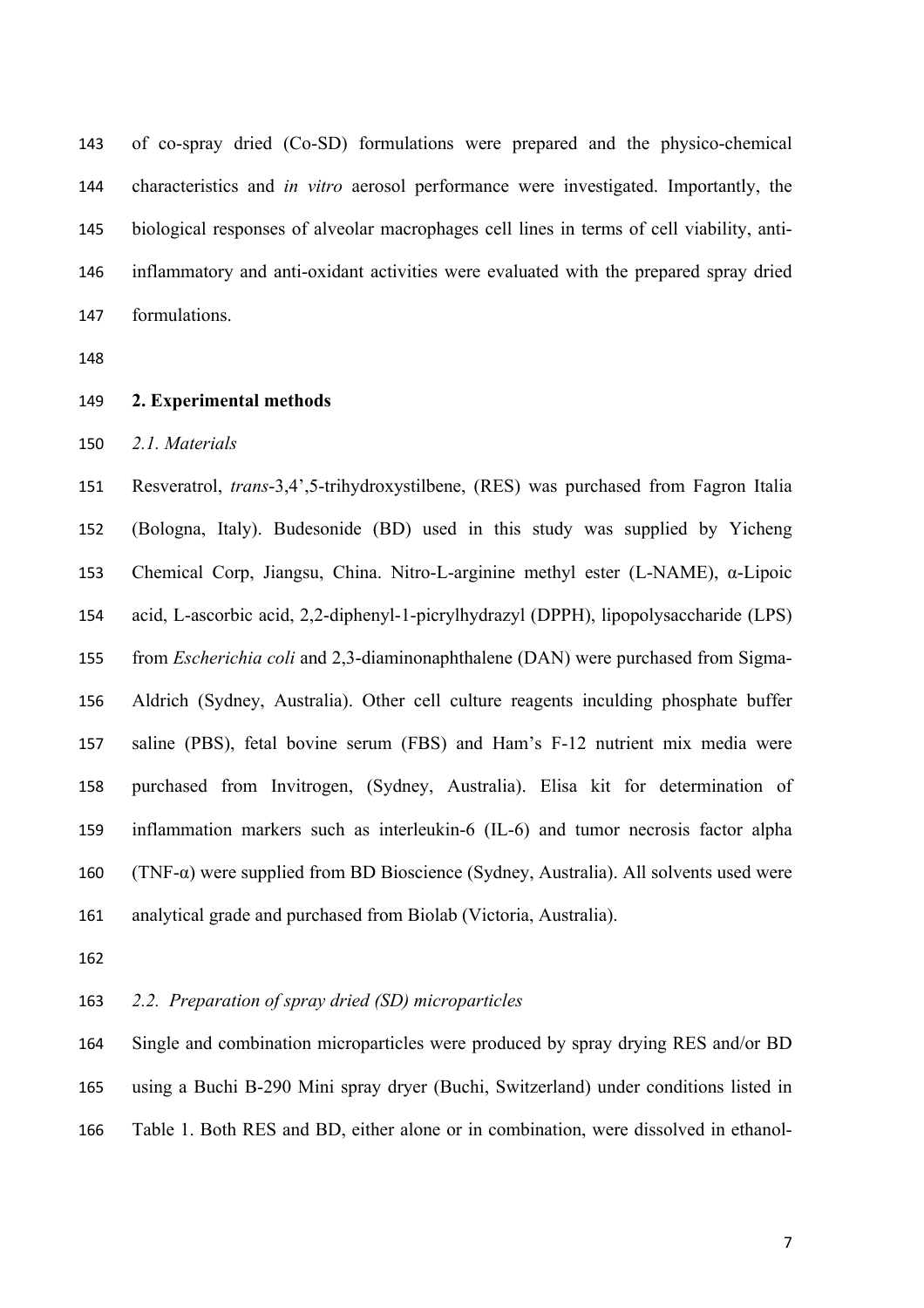water (80:20% v/v) and spray dried using a nozzle of 1.4 mm at feed rate of 40% and aspiration of 100% in a close loop configuration. Single or combinations of RES and BD with final dry weight percentages (%w/w) were labelled as follow: 100% RES, 75%:25% RES-BD, 50%:50% RES-BD, 25%:75% RES-BD and 100% BD.

## *2.3. Physico-chemical characterization of SD formulations*

*2.3.1. Scanning electron microscopy (SEM)*

 Scanning electron microscopy was used to study the morphology of the SD formulations. Briefly, SD-RES, SD-BD and Co-SD RES-BD formulations were dispersed on carbon tapes, placed onto aluminium stubs and coated with gold at 15 nm thickness (JEOL USA Smart Coater). A bench top SEM (JMC, 6000 JEOL, Japan) operating at 15KV was used for imaging samples.

## *2.3.2. Laser diffractic of Co-SD microparticles*

 Particle size distribution of Co-SD microparticles were determinate by laser diffraction (Mastersizer 3000, Malvern, Worcestershire, United Kingdom). Approximately 10 mg of microparticles were dispersed in air with a feed pressure and feed rate of 4 bars and 35%, respectively. Co-SD formulations were analysed in triplicate with an obscuration value between 0% and 15%. Moreover, a refractive index of 1.67 was used for all measurements and was calculated by the average of the refractive index of the two single components (Salama, Young et al. 2014, Trotta, Lee et al. 2015).

# *2.3.3. Thermal analysis of SD formulations*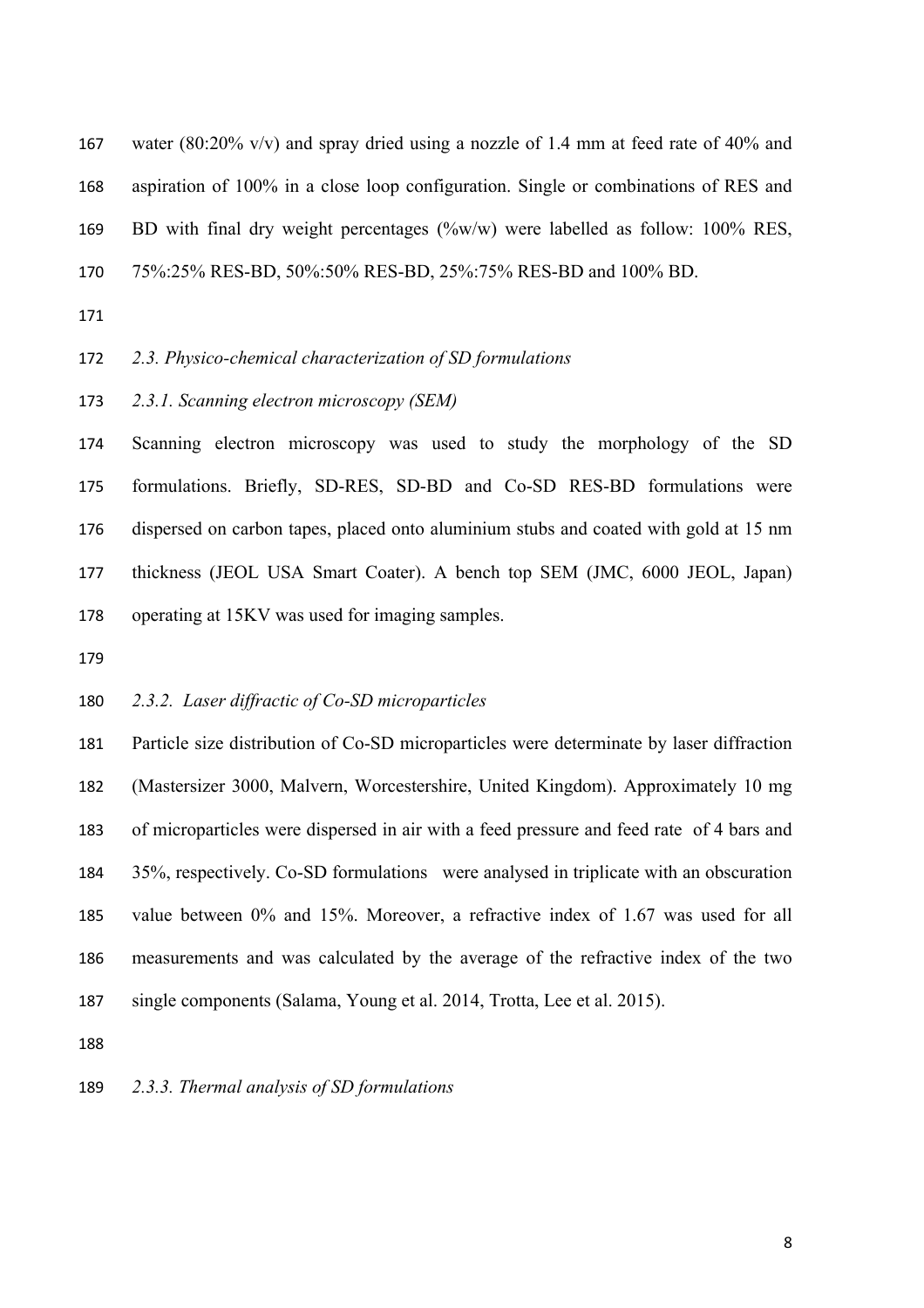The thermal responses of the raw RES and BD and the single and Co-SD formulations were investigated using differential scanning calorimetry (DSC; DSC823e, Mettler- Tolledo, Switzerland). Approximately 3 to 5 mg of powder were weighed and crimp- sealed in DSC aluminium pans and heated at 10°C/min over a temperature range of 25– 194 320 °C. The exothermic and endothermic responses of the SD microparticles, raw RES and raw BD were determined using STARe software V.11.0x (MettlerToledo). In addition, the temperature stability and solvent evaporation of each formulation was assessed using the thermal gravimetric analysis (TGA; Mettler-Toledo, Switzerland). Approximately 13 mg of SD powders were placed onto aluminium crubicle pans. The weight loss of the samples was evaluated by heating the samples from 25–200°C with scanning rate of 10ºC /min under constant nitrogen gas at flow 110 ml/min. Data were analysed using STARe software V.11.0x (MettlerToledo, Switzerland) and expressed as the percentage of weight loss with respect to initial sample weight.

- 
- 

# *2.3.4. In vitro aerosol performance*

 The multi stage liquid impinger (MSLI; CopleyScientific Ltd., Nottingham, UK) was used to evaluate the aerosol performance of SD microparticles, as per the methodology outlined in the British Pharmacopiea(Pharmacopoeia 2009). Approximately 10 mg of SD powders was loaded in a size 3 gelatin capsules (Capsugel®, Sydney, Australia) and placed into the dosage chamber of standard-resistance RS01 dry powder inhalation device (Plastiape®, Osnago, Italy). The device was connect to a custom-built mouthpiece addpator connected to a US Pharmacopeia induction port (throat), connected to the MSLI. The aerosol performance was assessed at two different flow rates, 60 l/min and 90 l/min (calibrated using a suitable flow meter). After actuation, the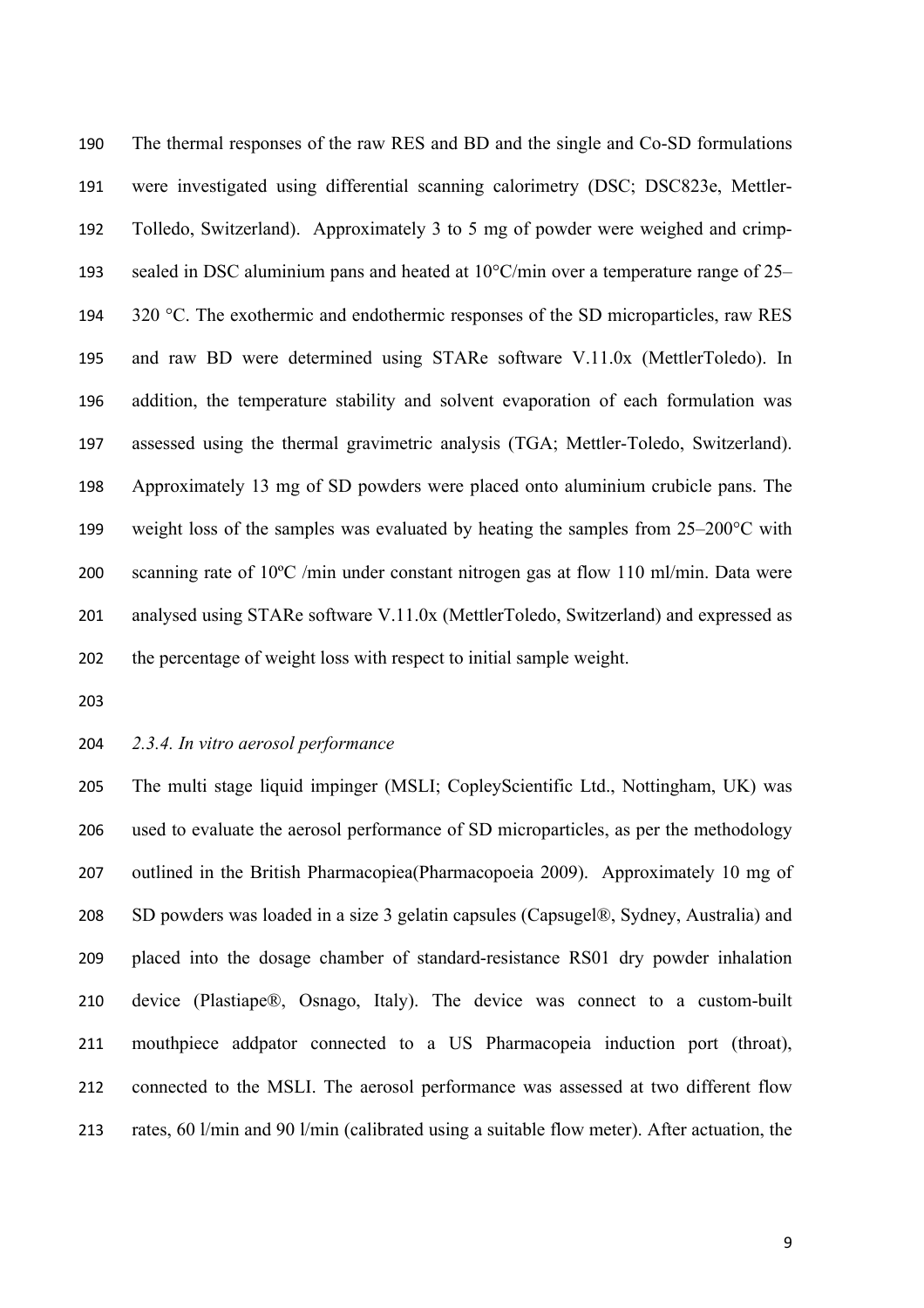device, capsule, adaptor, throat, all MSLI stages and filter were washed separately with methanol:water (80:20 %v/v) into suitable volumetric flasks. The samples were analysed using high performance liquid chromatography (HPLC). All experiments were conducted in triplicate and the aerosolization efficiency was evaluated in terms of fine particle dose (FPD) (amount of RES and BD recovered from stage 3 to filter, 219 corresponding to the amount of microparticles with a diameter  $\leq 6.8 \text{ }\mu\text{m}$ ), fine particle 220 fraction of the loaded dose (FPF<sub>LD</sub>) (percentage ratio of FPD respect the total amount of RES and BD collected from device, capsule, adaptor, throat and all MSLI stages and filter).

## *2.4. HPLC quantification of RES and BD*

 Resveratol and BD were quantified using a validated HPLC method. A Shimadzu Prominence UFLC system equipped with a DGU-20 A5R Prominent degasser unit, LC- 20 AD Liquid chromatography, SIL-20A HT Autosampler and SPD-20A UV-Vis detector was used (all Shimadzu Corporation, Japan). For both, RES and BD, the volume of sample injection was 100 μl and the detection wavelength for BD and RES were 243 nm and 306 nm, respectively. Quantification of BD was conducted using 231 methanol:water 80:20 (%v/v) as the mobile phase at flow rate of 1 ml/min in isocratic 232 mode with a Luna C18 column  $(3 \mu m, 4.6 \times 150 \mu m)$  (Phenomenex, Sydney, 233 Australia). The linearity was confirmed between 0.2 and 50  $\mu$ g/ml ( $R^2 = 0.999$ ). For 234 quantification of RES, the mobile phase consisted of methanol:water  $60:40$  (%v/v) with 235 0.5% acetic acid (%v/v). Samples were analysed using a XbridgeTM column (5  $\mu$ m, 4.6) 236  $\times$  150 mm), (Waters, Massachusetts, USA) at a flow rate of 0.7 ml/min. The content of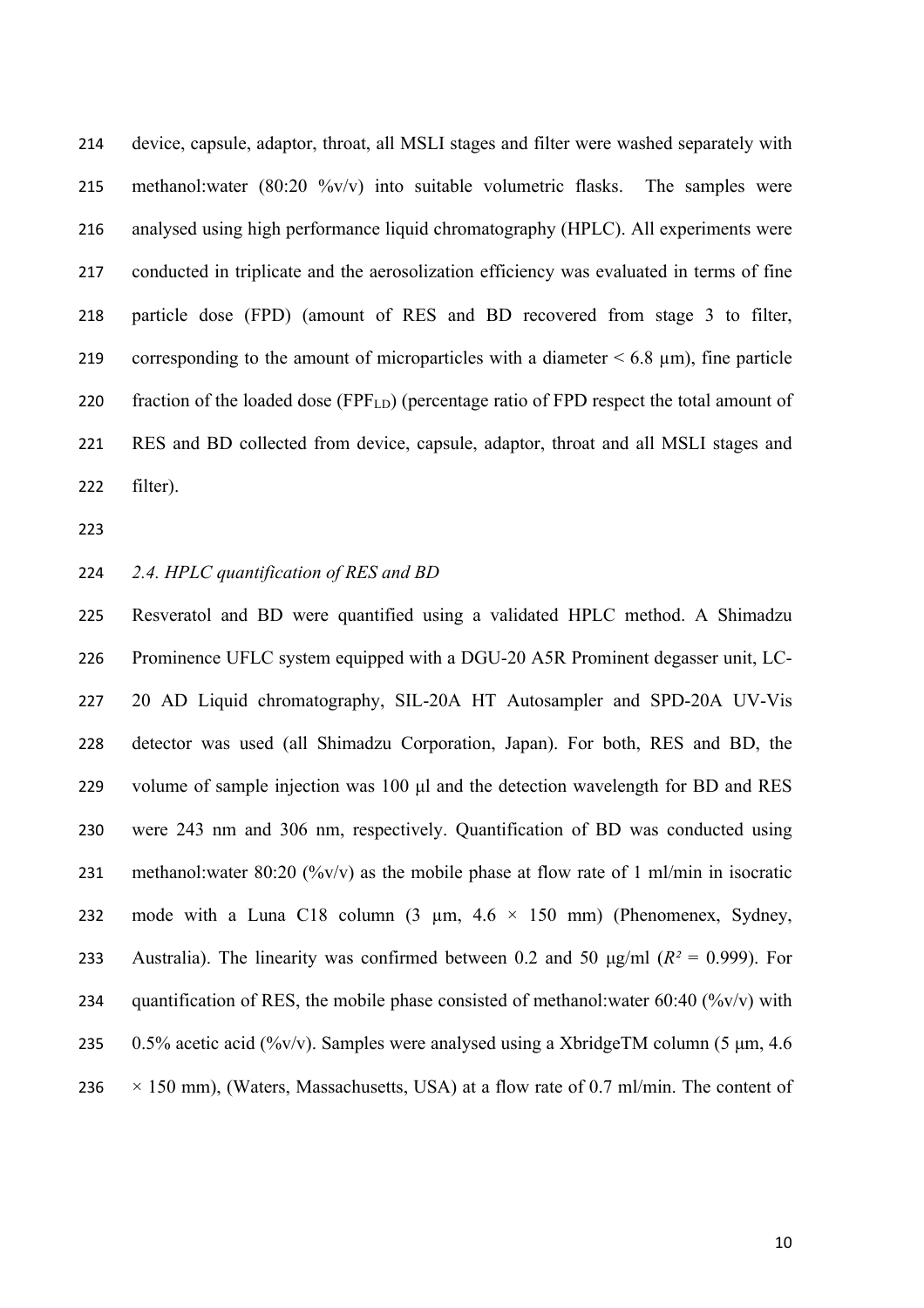resveratrol was quantified from the peak area correlated with the predetermined 238 standard curve between 0.2 and 50  $\mu$ g/ml (R<sup>2</sup> =0.999).

- 
- *2.5. In vitro biological responses*

*2.5.1. Alveolar macrophage NR8383 cell line and culture conditions*

 Rat alveolar macrophage NR8383 cells were obtained from the American Type Culture Collection (ATCC, Manassas, VA, USA). Cell lines were tested for mycoplasma contamination (mycoplasma PCR detection Kit) and found to be negative. Cells were 245 maintained in complete Ham's F-12 nutrient mix medium with  $10\%$  (v/v) heat-246 inactivated FBS in a humidified atmosphere containing  $5\%$  CO<sub>2</sub> at 37 °C. Medium was changed every 3 days and passaged (passage number 20-30) according to ATCC recommended guidelines.

### *2.5.2. MTS cell cytotoxicity assay in response to SD formulations*

 To evaluate the suitability of delivering RES and BD into lungs, a *in vitro* MTS cytotoxicity assay was conducted. Alveolar NR8383 macrophages were seeded onto 96- well plates at a density of 50,000 cells/well and incubated at 37°C in a humidified 254 atmosphere at 5%  $CO_2$  overnight. This was followed by the addition of drugs (RES and 255 BD) with increasing concentrations, from 0.612  $\mu$ M to 50  $\mu$ M, either as single or 256 combined formulations. After 72 h of incubation, 20  $\mu$ l of CellTiter 96<sup>®</sup> Aqueous assay (MTS reagent, Promega, USA) was added into each well and incubated for 4 h. The absorbance of the samples were measured at 490 nm with microplate reader (Wallac 259 1420 VICTOR<sup>2TM</sup>, Multilaber Counter, Massachusetts, USA). Experiments were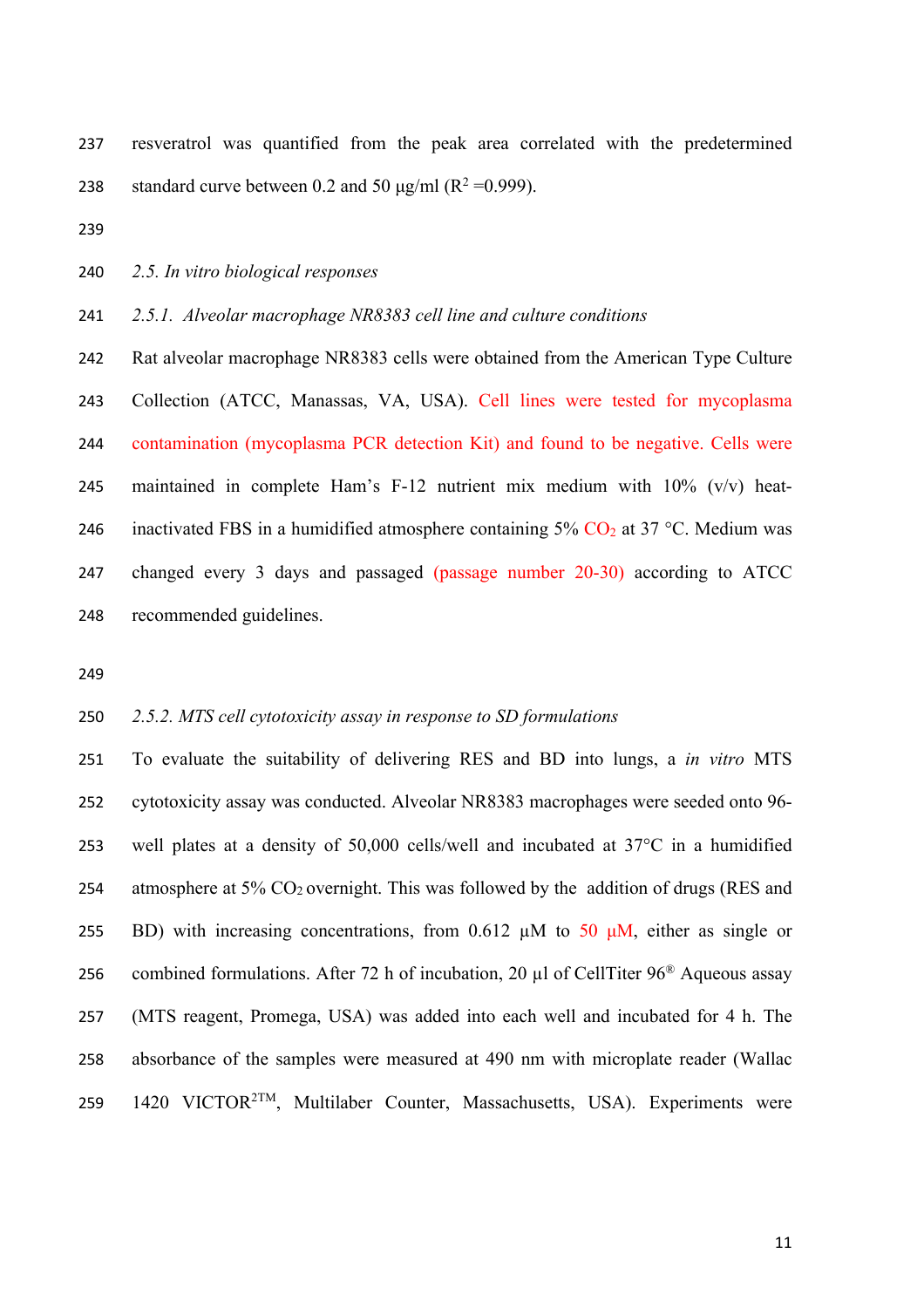performed in triplicate and data expressed as % cell viability relative to untreated control.

*2.6. In vitro anti-oxidant activities of SD formulations*

*2.6.1. DPPH radical scavenging activity*

 The anti-oxidant activity of the SD formulations were evaluated using a DPPH (2,2- diphenyl-1-picrylhydrazyl) assay according the method described by Basnet *et al*. (Basnet, Hussain et al. 2012). Different concentrations (1 µM to 1 mM) of RES and BD either in single or combination formulation were reacted with 60 μM DPPH ethanolic solution. After 30 min of incubation in the dark, the absorbance of the reactive mixture was measured at 520 nm. The same concentrations of Nitro-L-arginine methyl ester (L-271 NAME) and  $\alpha$ -Lipoic acid as well as ascorbic acid were used as negative and positive controls, respectively. All experiments were conducted in triplicate.

*2.6.2. NO production using 2,3-diaminonaphthalene (DAN) assay* 

 The ability of SD formulations to reduce the production of nitric oxide (NO) in LPS- induced alveolar macrophages were evaluated using DAN assay in accordance to the method described previously (Choi, Zhang et al. 2009, Trotta, Lee et al. 2015). Briefly, alveolar macrophage cells were treated with 5 ng/ml LPS for 24 h. This was followed by treatment with SD formulations with different concentrations. Samples were collected at different time points (12 h to 72 h). Ascorbic acid and L-NAME were used as positive and negative control, respectively. Serial concentrations of nitrite (0.19 to 25 μM) were prepared as standard. The concentration of NO was determined by measuring the fluorescence intensity (excitation=360 nm and emission= 430 nm).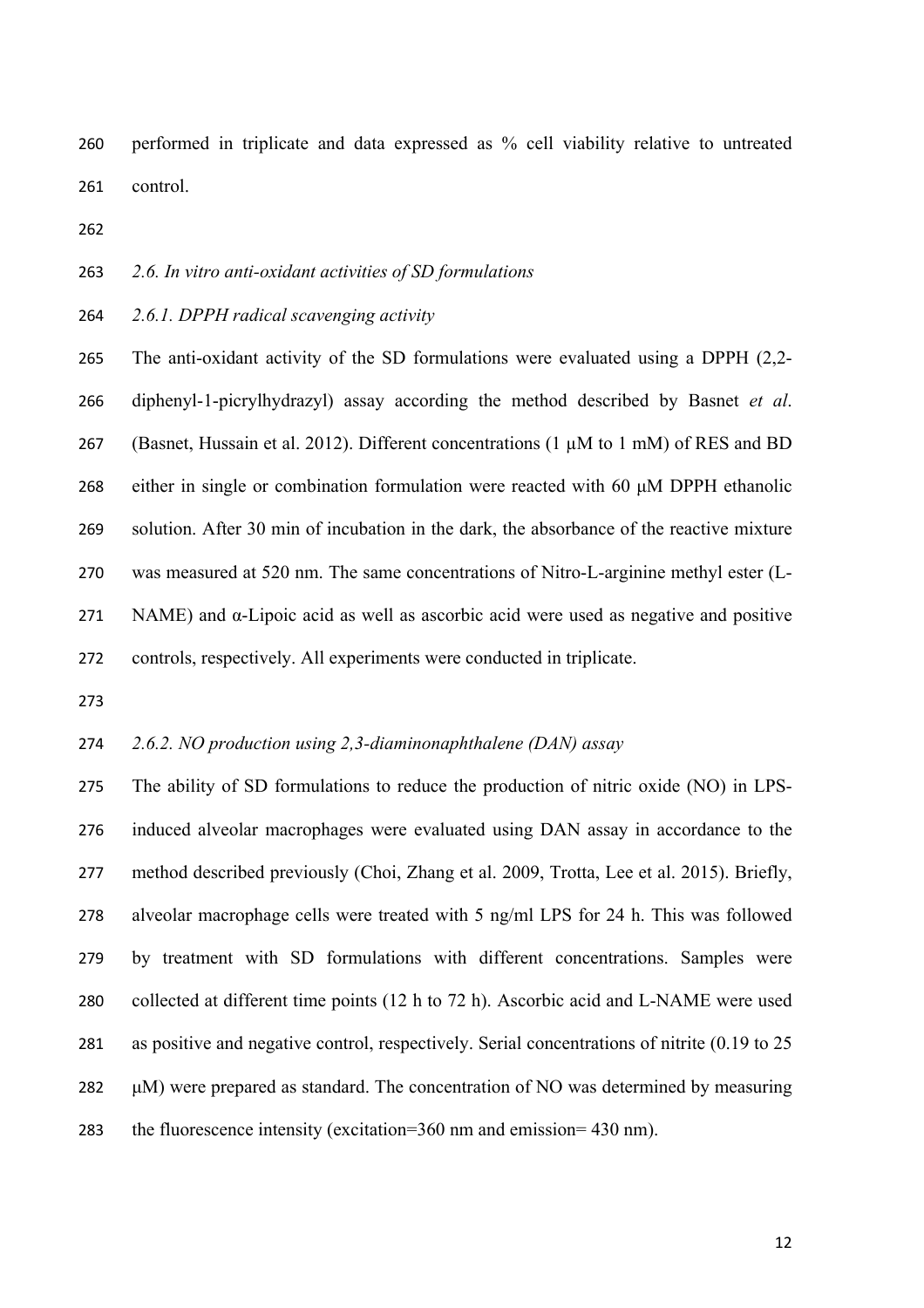# 2.7. Anti-inflammatory activity of SD formulations against LPS-induced alveolar macrophages NR8383 cells

 The anti-inflammatory effects of the SD formulations were evaluated using a LPS- induced alveolar macrophages cell study. Approximately 500,000 cells/well were seeded into 6 well plates with 5 ng/ml of LPS before incubation for 24 h at 37°C, with  $5\%$  CO<sub>2</sub>. The cells were subsequently treated with the drugs at different concentrations, ranging from 3.125 μM to 50 μM, at different incubation time points. It should be noted that the LPS concentration used in this experiment was found not toxic to the cell (cell viability above 95%) as the cell viabilty was pre-determined before the study. At 294 different time points, the samples were harvested by centrifugation at  $13,000$  rpm at  $4^{\circ}$ C for 5 min. A clear supernatant was kept in –80°C. Cytokine expression (IL-6 and TNF- $\alpha$ ) was measured using Rat IL-6 and TNF- $\alpha$  ELISA kits according to the manufacturer instructions.

*2.8. Statistical analysis*

 One-way ANOVA or unpaired 2-tailed t-tests were performed to determine the significance (which was quoted at the level of *p* < 0.05) between treatment groups and control.

**3. Results and discussion**

*3.1. Physical-chemical characterization of SD formulations*

*3.1.1. Assessment of particle size and morphology*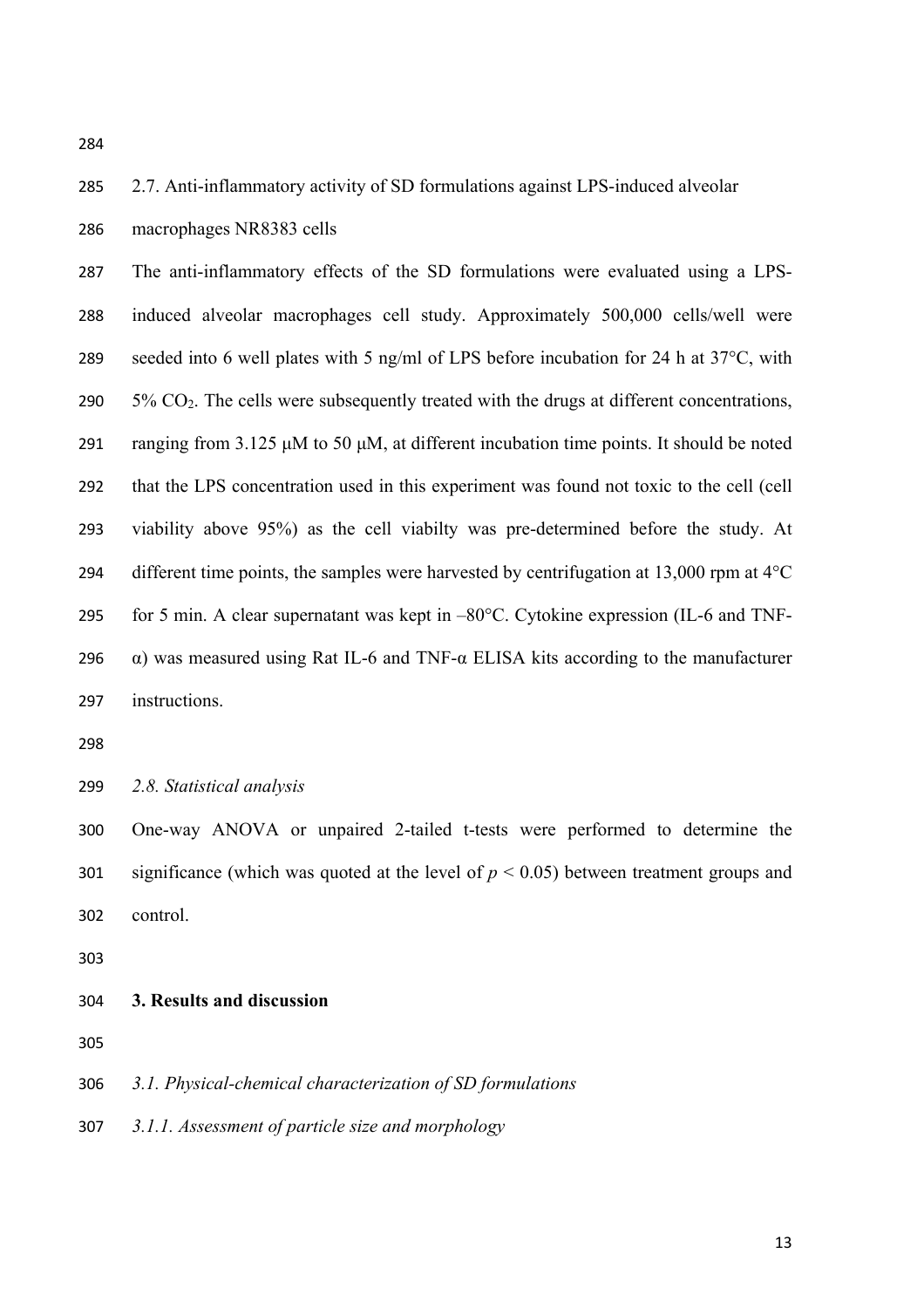In this study, inhalable microparticles containing anti-oxidant RES and anti- inflammatory BD compounds were formulated using SD. Particle sizes with uniform distributions within inhalable range were obtained via manipulation of the spray-drying parameters, which included inlet temperature, outlet temperature, atomisation, and feed rate of solution. Additional factors such as ratios of co-solvent and concentrations feed solutions led to significant changes in particle distribution as well as yield. The inlet temperature range was chosen so that the outlet temperature would be below the glass 315 transition temperature  $(T_g)$  of BD and RES, which are reported as  $\sim 90^{\circ}$ C and  $> 340^{\circ}$ C, respectively (Nolan, Tajber et al. 2009; Cash, Davis et al. 2013). Through the optimization of spray-drying conditions, five formulations with RES to BD concentration were successfully prepared. These included: 100% BD, 75%BD/25%RES, 50%BD/50%RES, 25%BD/75%RES and 100% RES. Throughout the manuscript, these formulations were denoted as formulation 0%, 25%, 50%, 75% and 100% respectively, in accordance to the percentage w/w RES in the final SD particles.

 As seen from the SEM images presented in Figure 1, the microparticles of single spray dried and Co-SD combinations at different concentrations showed spherical geometries; morphological characteristic typical of a spray-drying process. Qualitative measurement indicated that the particles were between 1 to 5 µm in size. Uniform spherical microparticles with smooth surface morphology were characteristics of SD BD alone (Figure 1A). In comparison, spray dried RES alone (100%) exhibited spherical particles with rough surfaces (Figure 1E). When Co-SD, the particles exhibited a change in morphology between the two single drug formulations based on the ratio of BD to RES.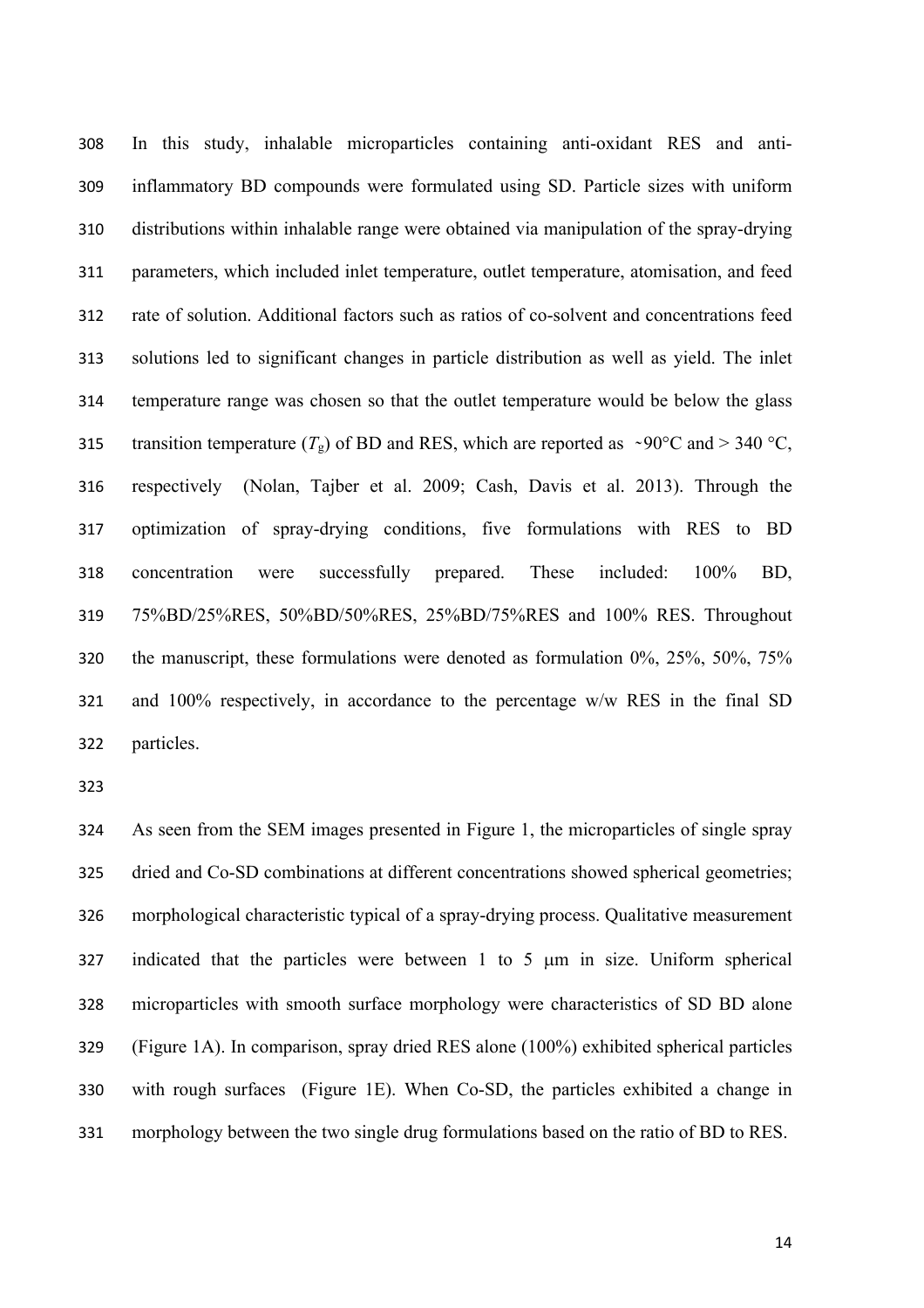Interestingly, overall Co-SD microparticles exhibited increase in smoothness of particles' surface proportional to the increase of BD concentration (Figure 1B, C and D). It is speculated that, as BD is more hydrophobic and with higher molecular mass, in the binary system it would preferentially accumulate on the air-liquid interface of the droplet during the spray drying process (Parlati, Colombo et al. 2009).

 Particle size analysis of Co-SD microparticles were measured using laser diffraction. 338 The volume weighted median diameter  $(D_{50})$  of SD BD was  $1.0 \pm 0.01$  µm, significantly 339 smaller ( $p < 0.05$ ) than SD RES (7.74  $\pm$  1.66  $\mu$ m). A gradual increase in particle size for Co-SD formulations with increasing RES concentration was observed. As such, the 341 diameter for Co-SD containing 25%, 50% and 75% RES were  $1.2 \pm 0.02$ ,  $2.32 \pm 1.01$ 342 and  $6.23 \pm 1.32$  um, respectively. Moreover the presence of BD on the surface reduced the cohesiveness between particles of RES, thus resulting in decreased particles' agglomeration and increased aerosol performance, as reported below (Adi, Adi et al. 2008).

## *3.1.2 Thermal characteristics of spray dried formulations*

 The thermal response of spray dried formulations containing either RES and/or BD is shown in Figure 2. Both thermograms of crystalline raw BD and RES demonstrated only a single endothermic peak indicative of melting at 260°C and 270°C, respectively. Spray drying processes did not change RES crystallinity, as seen in the presence of single endothermic melting at 269°C for SD RES alone (Trotta, Lee et al. 2015). The DSC thermogram for SD BD alone however showed a broad exothermic peak at 130°C, followed by a sharp endothermic peak at 260°C. The presence of exothermic peak prior to melting suggests that SD BD particles were amorphous and underwent phase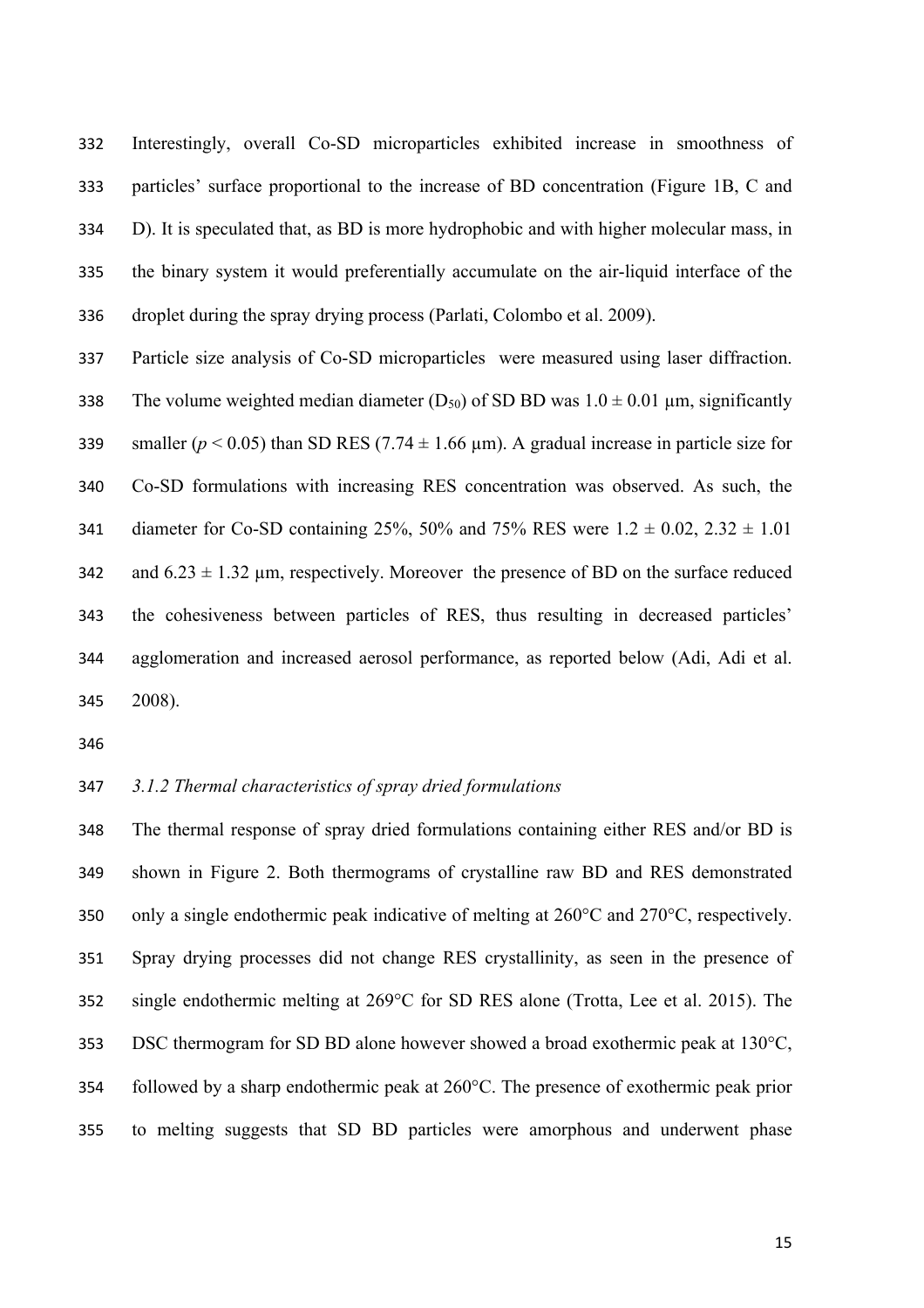transition from amorphous to crystalline when heated to 130°C. In general, the melting peaks of Co-SD formulations were shifted to lower temperature. In addition, irrespective of the concentrations of RES and BD used, the Co-SD formulations exhibited a 'new' endothermic peak at 190°C, which was not thermodynamically related to raw RES or BD compounds (Figure 2). The presence of this peak suggested the chemical interaction between the two compounds which resulted in the shifting of the melting peak proportional to the strong solid–solid interaction (Budavári, Zelko et al. 1999) For instance, for Co-SD containing 75% RES, two endothermic peaks were observed at 190°C and 257°C, respectively. In the Co-SD formulations containing 75% 365 BD, an exothermic peak at  $167 \text{ °C}$  and one endothermic peak at  $206 \text{ °C}$  were also observed.

 Further, spray dried formulations were stable up to 200 °C with TGA data reporting a 368 weigh lost  $\leq 0.1\%$  w/w.

# *3.2. Aerosolization efficiency of spray dried formulations*

 The evaluation of aerosol efficiency for dry powder inhalers is an important tool for predicting the amount of the inhalable microparticles that could reach the lungs. The aerosol performance of single SD and the Co-SD formulations were tested using the MSLI at two different flow rates (60 l/min and 90 l/min). Data are expressed as the percentage deposition of BD and RES recovered in each stage of MSLI, throat, and 376 device over the total mass calculated (Figure 3 and 4). The  $FPF<sub>LD</sub>$  values of SD BD 377 were significantly higher than for SD RES at both flow rates  $(p < 0.001)$ . At 60 l/min, 378 the FPF for SD BD and SD RES were  $39.4 \pm 2.8\%$  and  $26.3 \pm 1.5\%$ , respectively. 379 Meanwhile, the FPF of SD BD (45.7  $\pm$  1.4%) was 2-fold higher than SD RES (25.8  $\pm$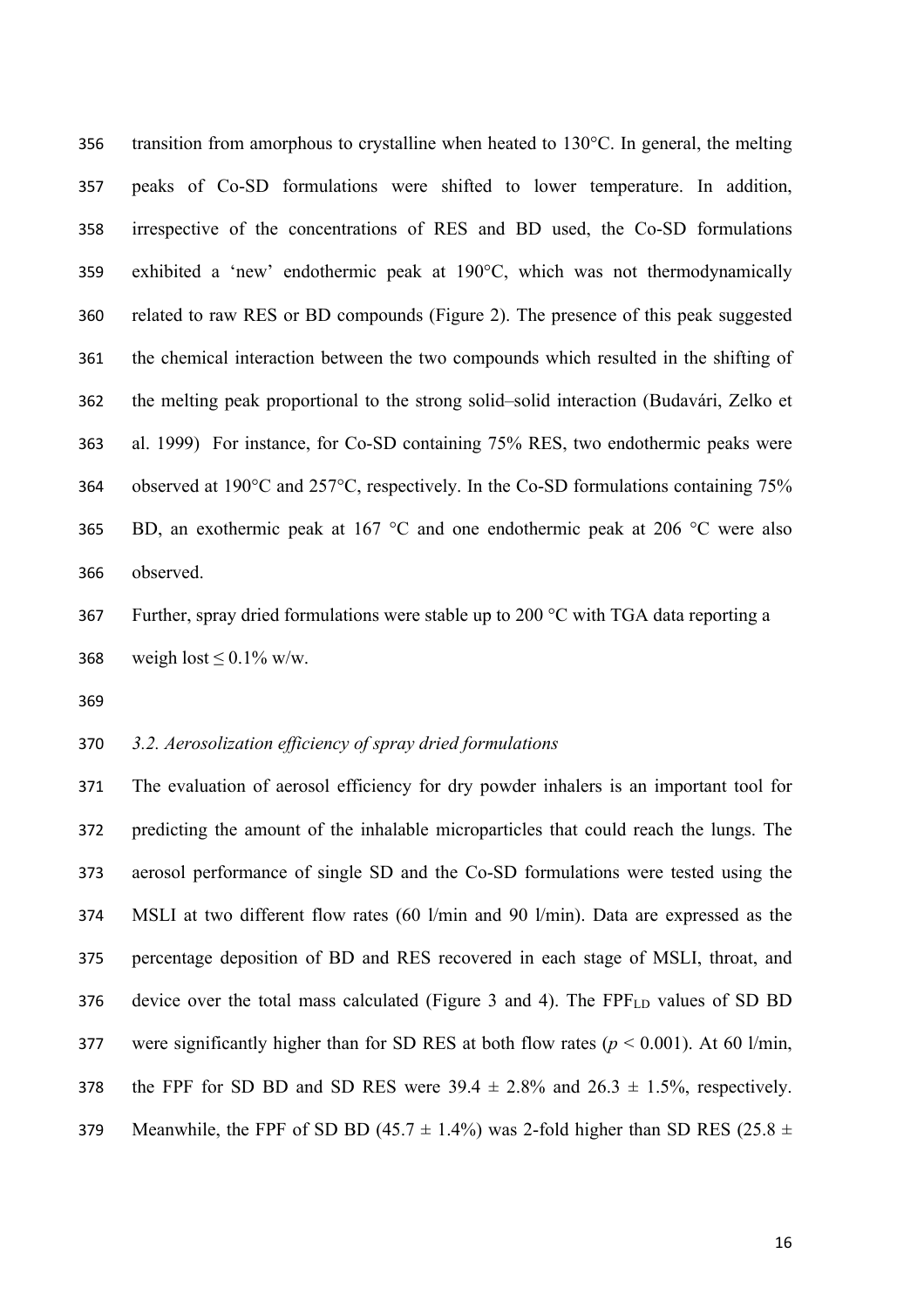4.1%) when the flow rate was set at 90 l/min. Furthermore, SD RES had a higher throat 381 deposition (11.5  $\pm$  1.6% and 17.8  $\pm$  0.9%) compared to SD BD with values of 382 deposition of  $3.6 \pm 0.9\%$  and  $5.0 \pm 0.3\%$  at 60 l/min and 90 l/min, respectively. This could be attributed to the adhesive/cohesive nature of RES and high surface area of the microparticles, which promoted agglomerates; hence the poor dispersion at set flow rates (Figure 3 and 4). It was also observed that deposited doses of each component (RES and BD) in the throat, devices and all stages of the MSLI had no significant differences, irrespective of the Co-SD combinations. These results indicate that the Co- SD particles were homogeneous in composition, rather than binary system containing individual components. Analysis of the deposition profiles of Co-SD formulations showed an increase in aerosol performance proportional to RES decreasing concentration. The FPF of RES for Co-SD formulations containing 25%, 50% and 75% 392 RES were  $42.5 \pm 1.7\%$ ,  $38.8 \pm 2.9\%$ , and  $23.8 \pm 3.7\%$ , respectively at 60 l/min (Figure 393 3). Similarly, the FPF calculated for BD were  $42.5 \pm 1.6\%$ ,  $38.5 \pm 3.1\%$ , and  $23.0 \pm 1.6\%$  1.2%, respectively (Figure 3). At 90 l/min, the FPF of RES for Co-SD formulations 395 containing 25%, 50% and 75% RES were  $46.7 \pm 2.8$ %,  $41.7 \pm 4.4$ %, and  $25.9 \pm 4.2$ %, respectively (Figure 4). Moreover the FPF of BD for Co-SD formulations containing 397 25%, 50% and 75% RES were  $46.5 \pm 2.8$ %,  $41.2 \pm 4.3$ % and  $26.4 \pm 2.7$ % at 90 l/min.

#### *3.3. In vitro activity of RES and BD using alveolar macrophages cells*

*3.3.1. Viability of alveolar macrophages cells to RES and BD* 

 It is widely accepted that inflammation and oxidative stress is the central pathogenesis contributing to the development of chronic lung diseases such as asthma and COPD (MacNee 2001). Continuous exposure to noxious agents such as cigarette smoke,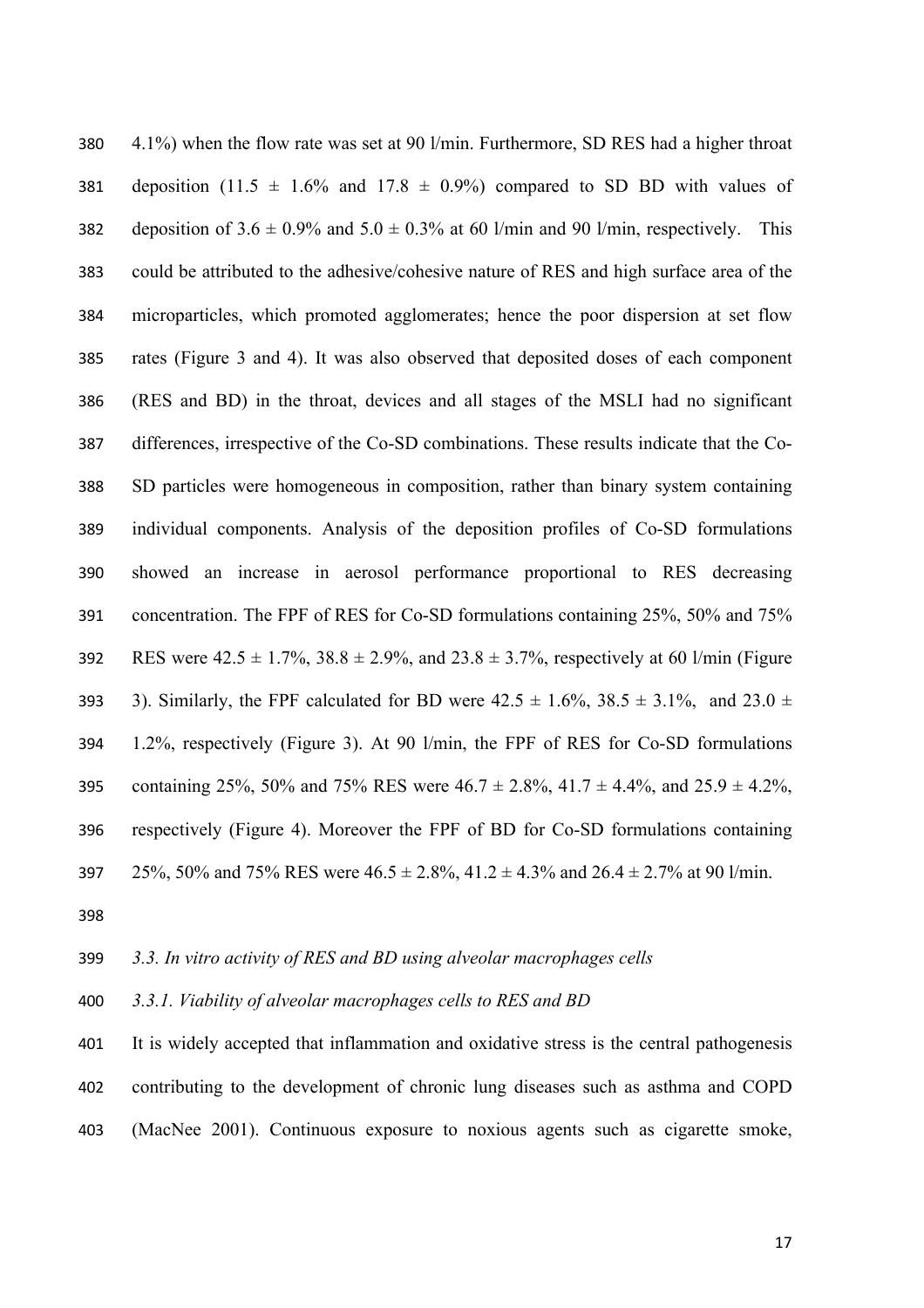viruses, bacteria and foreign particulates promotes inflammation and oxidative stress in lung cells and alveolar macrophages. Budesonide is the treatment of choice to control inflammation but some COPD patients are unresponsive towards corticosteroids. Therefore, combining BD with RES, which possesses strong anti-oxidant and anti- inflammatory properties, could be beneficial for COPD treatment. Prior to anti- inflammatory and anti-oxidant studies, any potential cytotoxicity effects of RES and BD towards alveolar macrophage cells need to be evaluated. Different SD formulations, both as combination or single compounds, were added to rat alveolar macrophages with 412 increasing concentrations (0.612 to  $50 \mu M$ ) and evaluated using the MTS cytotoxicity assays and the data are shown in Figure 5. In general, the viability of alveolar macrophage cells did not decrease significantly with RES and/or BD increase regardless of in single (Fig. 5 A) or combination formulations (Fig.5 B). As shown in Figure 5A, alveolar macrophage cells demonstrated satisfactory tolerance towards RES and BD in the range of concentrations investigated. These results are in accordance with published studies indicating that RES was well tolerated by airway lung cells, such as Calu-3, A549 and murine macrophages cells (Billack, Radkar et al. 2008; Liu, Tsai et al. 2010; Trotta, Lee et al. 2015). Moreover BD has been shown to be relatively safe for alveolar macrophages even at micromolar concentration (Zetterlund, Larsson et al. 1998).

#### *3.3.2. Anti-oxidant activities of Co-SD formulations*

 The anti-oxidant activity of RES and BD were investigated by measuring their ability to scavenge free reactive radicals, using the DPPH assay (Figure 6A). The hydrogen donating molecules reduce the free radical DPPH by pairing its odd electron to hydrogen, thus causing a colour change from purple to yellow (a decrease in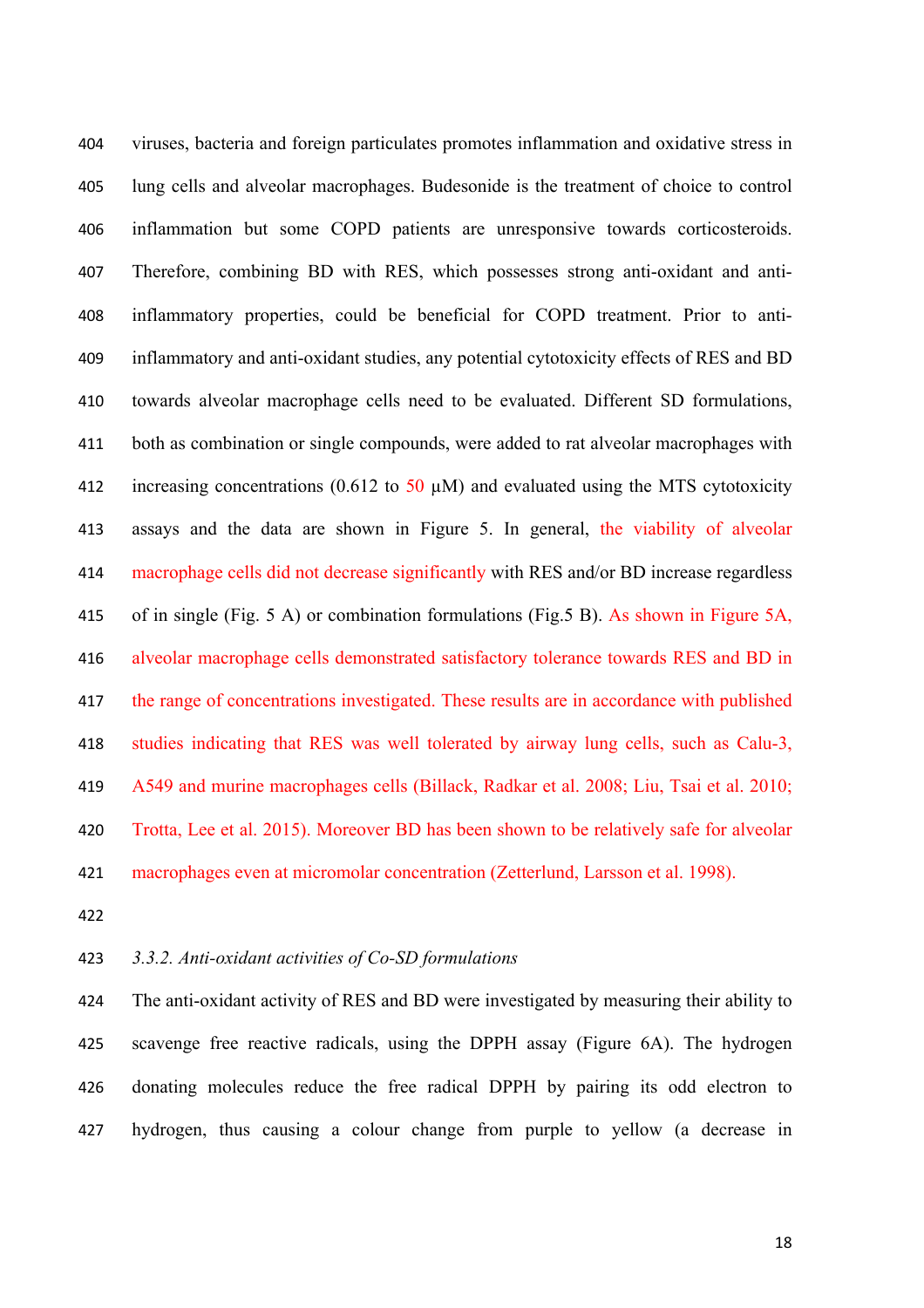absorbance). Lipoic acid and L-NAME were used as negative controls while vitamin C, a potent free radical scavenger, was used as positive control in this study (Figure 6A). As expected, no scavenging activities were observed for lipoic acid and L-NAME even at high concentration (500 µM). Vitamin C demonstrated the highest anti-oxidant potential by reducing up to 80% DPPH free radicals at 40 µM which was consistent with previous study (Trotta, Lee et al. 2015). As for BD, no detectable radical scavenging activities were found in the ranges of concentrations studied (25 to 500 µM). Meanwhile, it was observed that the anti-oxidant activities of RES were dose- dependent. The increase of RES from 2 to 500 µM led to significant reduction of free DPPH radicals, whereby only 87.8% and 25.2% of DPPH remained, respectively (Figure 6A). The dose-response curve of RES showed a gradual increase in DPPH scavenging activity while dramatic elevation of anti-oxidant activity was observed for vitamin C. For instance, approximately 70% and 31% of DPPH free radicals remained 441 after treatment with 3.9 and 7.8  $\mu$ M vitamin C, respectively (Figure 6A).

 Oxidative damage in lung tissues caused by stimuli such as cigarette smoke is well known. The introduction of an anti-oxidant molecule such as resveratrol to existing therapies to potentially treat oxidative-stress related lung injury (i.e. COPD) could consequently be advantageous. In both smokers and COPD patients it was shown that the expression of glutamate-cysteine ligase (GCL) and glutathione (GSH) was reduced compared to healthy subjects, hence an indication of lung injury caused by oxidative stress (Harju, Kaarteenaho-Wiik et al. 2002; Cerqueira, Khaper et al. 2013), while resveratrol can stimulate lung repair by enhancing GCL and GSH productions (Kode, Rajendrasozhan et al. 2008).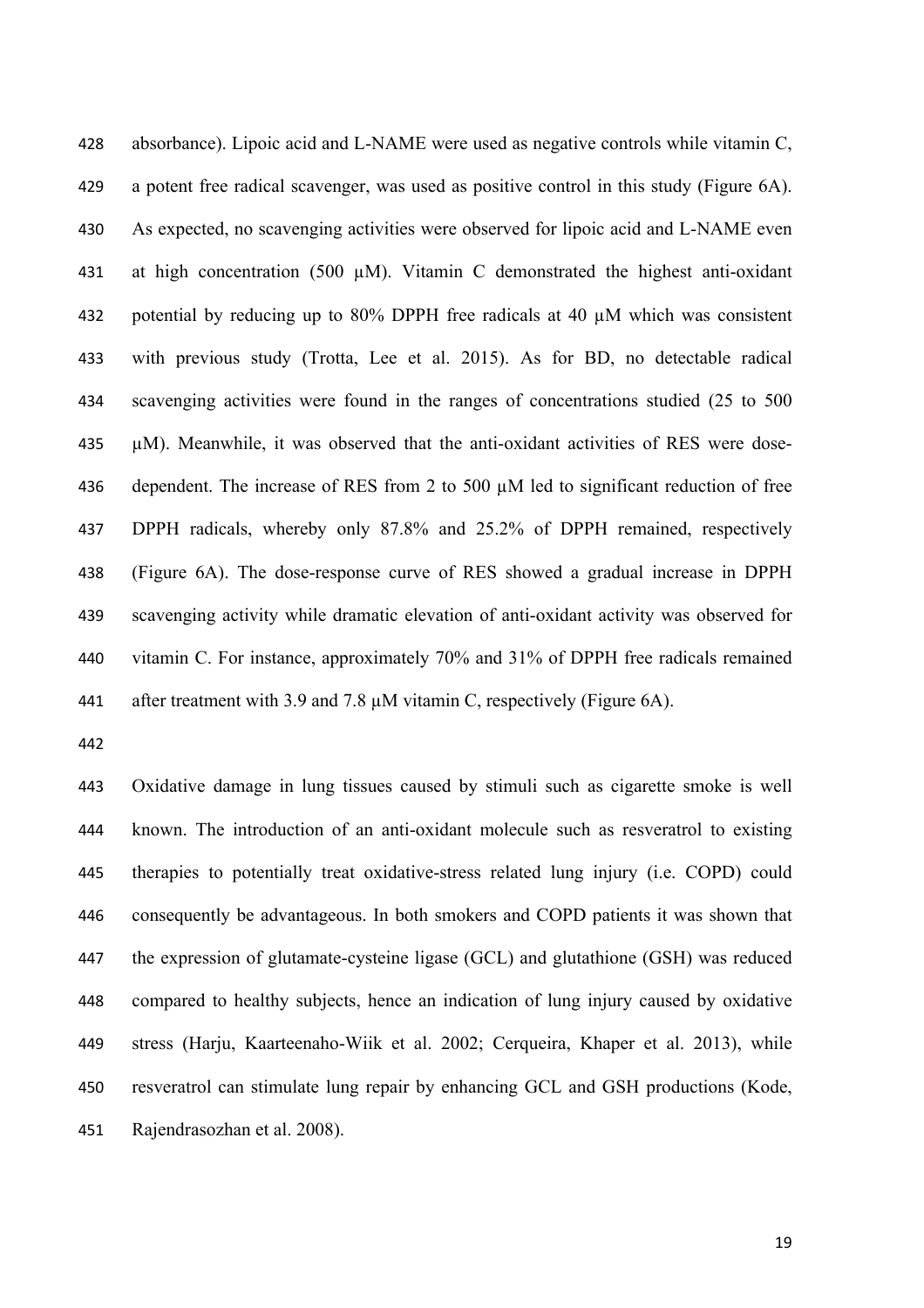Steroid resistance in COPD patients has been linked to nitrosative stress which is contributed by NO production and protein nitration in airway cells (Barnes, Ito et al. 2004). In this study, the inhibitory effect of spray dried formulations on NO production was investigated using LPS-induced alveolar macrophage cells (Figure 6B and 6C). It has been demonstrated that LPS stimulated iNOS expression in macrophages cells, which in turn led to enhanced production of NO via conversion of L-arginine to L- citrulline (Jøraholmen, Škalko-Basnet et al. 2015). When high-output of NO levels is non-attenuated, it could facilitate synthesis of peroxynitrite intermediates, which react to form 3-nitrotyrosine that causes severe lung epithelial damage (Peng, Abdulnour et al. 2005, Crosswhite and Sun 2010). In a study by Peng et al, the increase of NO production was correlated to 3-nitrotyrosine concentration in lungs (Peng, Abdulnour et al. 2005). It is therefore likely that during COPD exacerbation caused by bacterial infection, activated alveolar macrophages resulting in elevated NO levels and inflammatory cytokines, which lead to lung injury and fibrosis. These unstable NO 467 radicals are rapidly converted to  $NO<sub>2</sub>$  or  $NO<sub>3</sub>$ .

468 - Therefore the amount of  $NO<sub>2</sub>$  measured using Griess reagent could indirectly determine NO production by alveolar macrophages. Results demonstrated that the inhibition of NO was dose-dependent, irrespective to the drugs used (Figure 6B). The concentration 471 of NO decreased from  $38.3 \pm 2.5 \mu$ M (untreated control) to  $23.8 \pm 4.7 \mu$ M,  $12.5 \pm 1.1$ 472  $\mu$ M and 31.5  $\pm$  3.1  $\mu$ M when treated with 50  $\mu$ M BD, RES and L-NAME, respectively. Resveratrol demonstrated the strongest activity, while NAME showed weak inhibitory 474 effect across all concentrations assayed ( $p < 0.05$ ). Only 25% inhibition of NO 475 production could be observed even at high concentration  $(100 \mu M)$  of NAME used.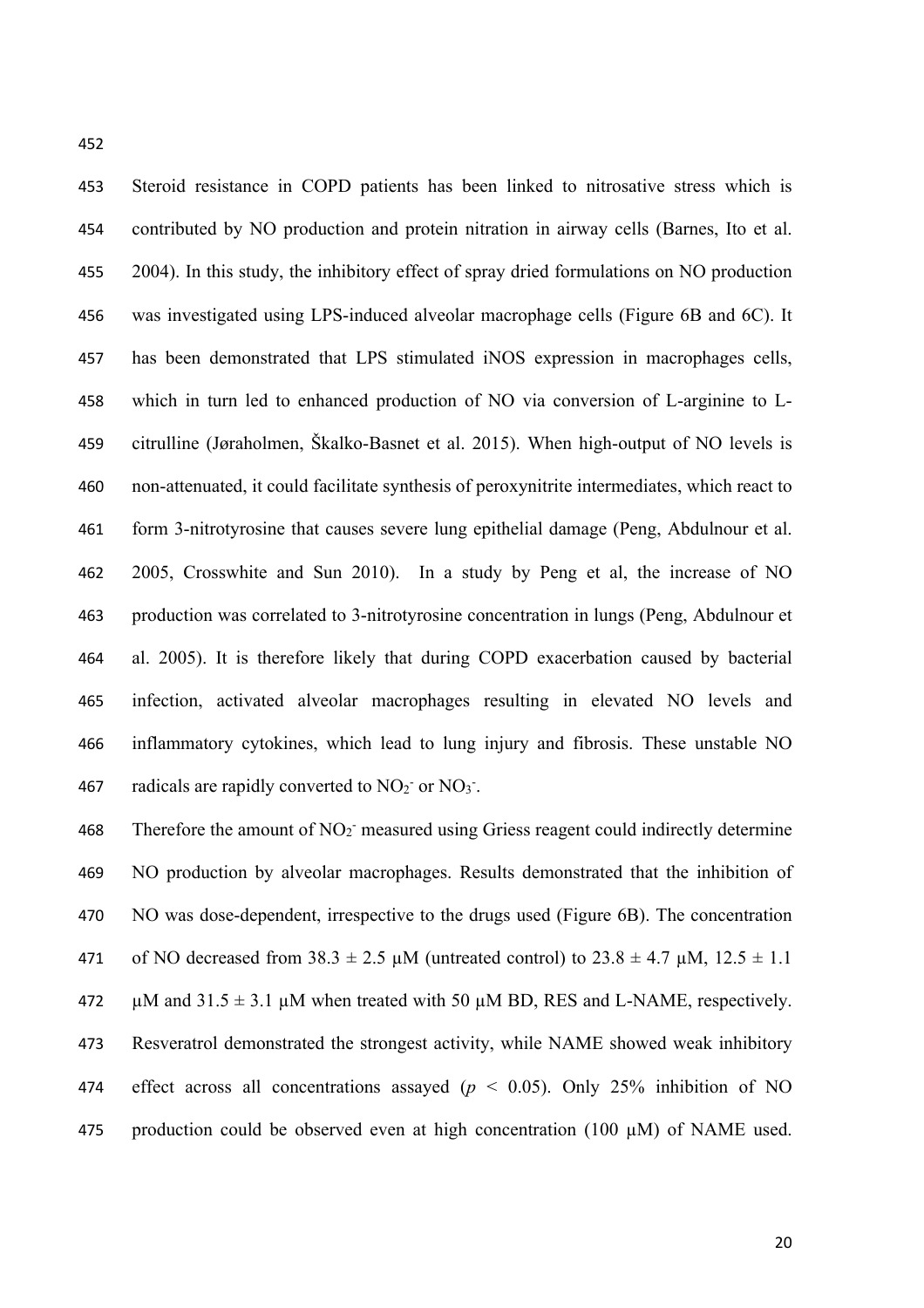Comparatively, at the same concentration, RES and BD inhibited 75% and 60% of NO production from alveolar macrophages, respectively (Figure 6B). The combination of RES and BD was also studied to evaluate possible additive/synergistic inhibitory effects of combination therapies towards NO productions in rat alveolar macrophage cells (Figure 6C). Interestingly, the reduction of NO was more pronounced when RES and BD were used in combination. The reduction was directly correlated to the increase of RES in the formulation. The amount of NO produced showed the following trend: 23.8  $\pm$  4.7 µM (0% RES or 100% BD) > 14.6  $\pm$  0.7 µM (25% RES + 75% BD) > 12.5  $\pm$  1.1  $\mu$ M (100% RES or 0% BD) > 11.5  $\pm$  1.1  $\mu$ M (50% RES + 50% BD) > 9.9  $\pm$  0.7  $\mu$ M (75% RES + 25% BD) (Figure 6C).

 As mentioned, NO synthesis in alveolar macrophages is regulated by iNOS expression, which in turn is controlled by NF-κB. Inhibiting high-output of NO by down-regulating the iNOS expression at the transcription level, through inactivation of the NF-kB signalling pathway, could be a treatment strategy (Cho, Koo et al. 2002; Li, Yan et al. 2002). In work by Li et al, the inhibition of NO and iNOS was achieved in LPS- stimulated alveolar macrophages by pre-treating the cells with low concentrations of 493 BD  $(10^{-10} \text{ M})$  (Li, Yan et al. 2002). In contrast, higher concentrations of BD or RES were needed in order to inhibit iNOS expression, as well as translocating NF-kB compared to NO production in LPS-induced alveolar macrophages, consistent with our results (Cho, Koo et al. 2002). In addition, RES was not effective to totally inhibit NO productions once cells were stimulated with LPS. This suggests that both inhibition of iNOS protein transcription and NF-kB inactivation is not the primary RES target towards NO regulation. Cho et al hypothesized that RES interferes with LPS-induced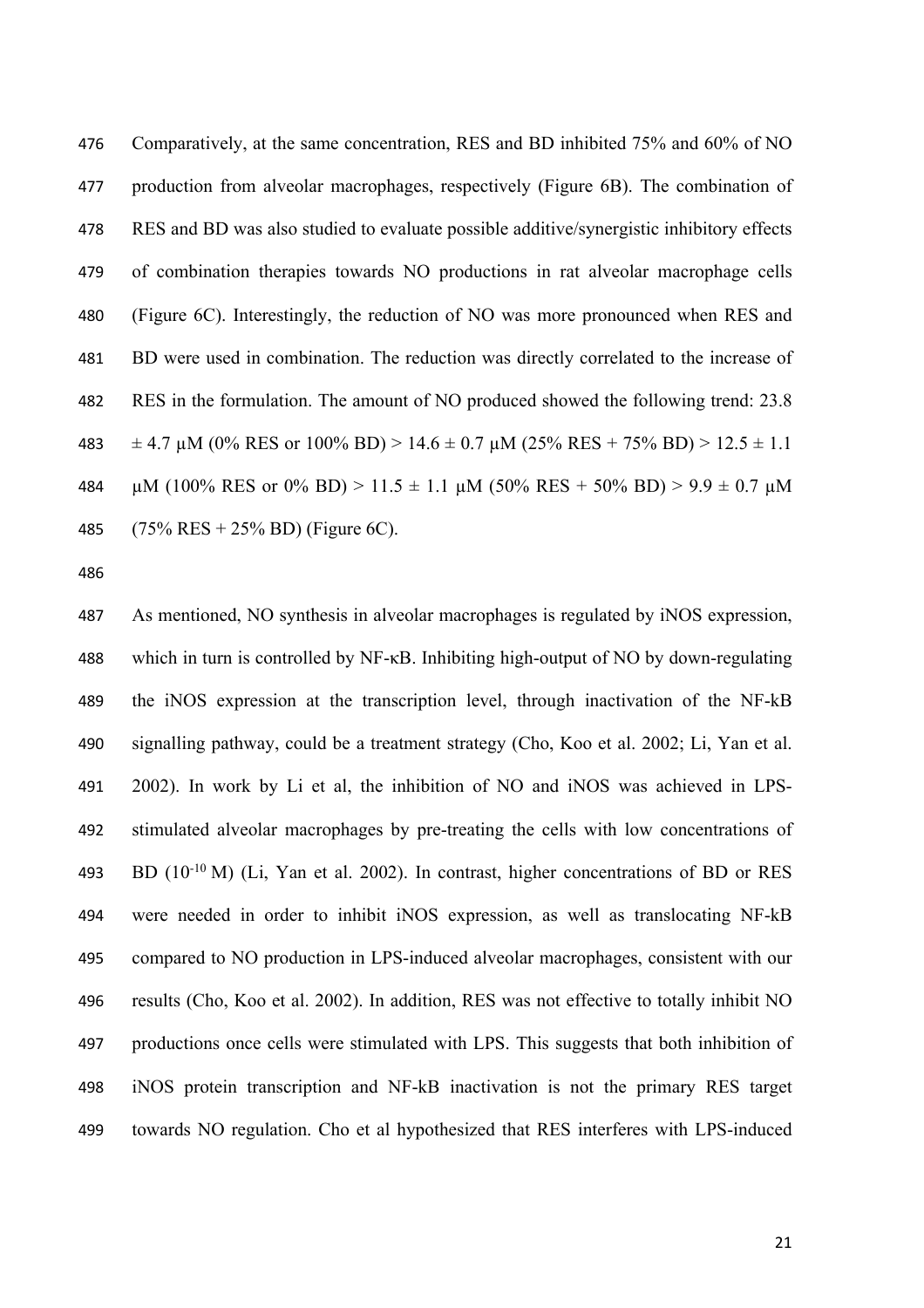expression of genes responsible for NO expression, independent of the NF-kB signalling pathway (Cho, Koo et al. 2002).

- 
- 
- *3.3.3. Anti-inflammatory activity*

 The anti-inflammatory properties of RES and BD have been widely documented. Results showed that RES and BD alone inhibited cytokine expressions (IL-6 and TNF- $\alpha$ ) in LPS-stimulated alveolar macrophages as shown in Figure 7. These data are consistent with other findings using either RES or BD to inhibit cytokine expressions in different pulmonary cells line such as RAW 264.7, A549 and Calu-3 (Lilly, Nakamura et al. 1997; Donnelly, Newton et al. 2004; Trotta, Lee et al. 2015). Based on these 511 results, RES is more effective than BD to reduce IL-6 and TNF- $\alpha$  ( $p < 0.05$ ). Approximately 60% and 20% of IL-6 was inhibited after 72 h of treatment with RES and BD alone, respectively (Figure 7A). A similar inhibitory profile was observed for TNF-α production. After 72 h treatment with RES and BD, only 45% and 32% of TNF- $\alpha$  markers remained, respectively (Figure 7B). Our data also demonstrated that BD 516 preferentially inhibited the expression of TNF- $\alpha$  compared to IL-6 in LPS-stimulated alveolar macrophage cells. This was supported by earlier findings whereby BD almost 518 completely inhibited TNF- $\alpha$  release, while only partially inhibited IL-6 expression from macrophages (Linden and Brattsand 1994; Ek, Larsson et al. 1999). Our study clearly demonstrated the time-dependent response for both RES and BD in inhibiting cytokines (Figure 7). For BD, the percentages of TNF-α remained after 12 h, 24 h, 48 h and 72 h 522 were  $83 \pm 4\%, 76 \pm 3\%, 70 \pm 2\%,$  and  $55 \pm 4\%,$  respectively. As for RES, the amount of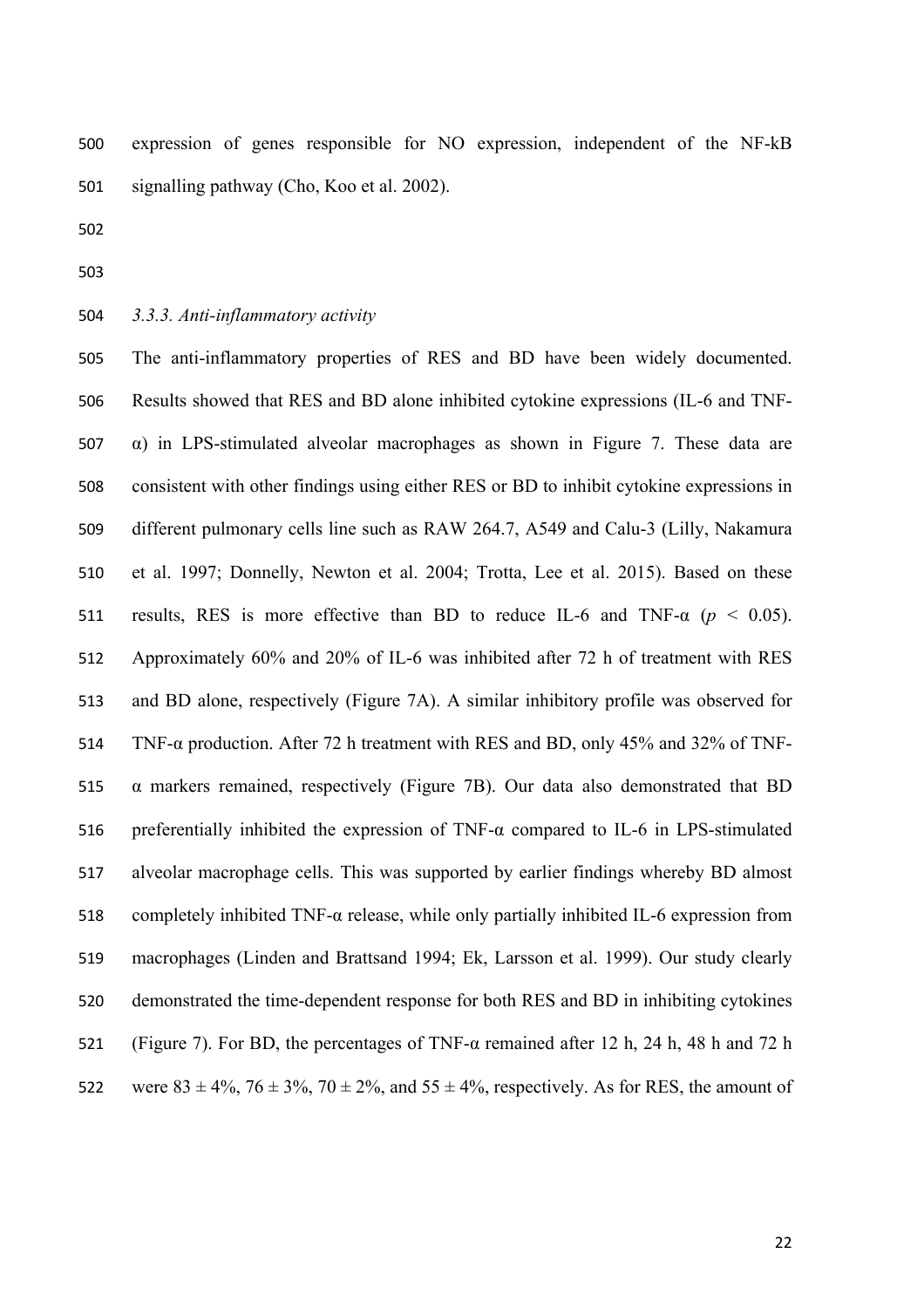523 IL-6 remained after 12 h, 24 h, 48 h and 72 h were  $80.0 \pm 1.9\%$ ,  $62.0 \pm 2.0\%$ ,  $55.0 \pm 1.0\%$ 524 2.2%, and  $40.0 \pm 1.8$ %, respectively (Figure 7).

 The effectiveness of corticosteroids in bacterial-induced COPD exacerbations remains debatable. In a previous study, IL-8, MMP-9 and MCP-1 expressions from LPS- stimulated alveolar macrophages were resistant to corticosteroids while IL-6 releases were effectively inhibited (Knobloch, Hag et al. 2011). The authors also demonstrated that the provision of RES alone reduced IL-8, MMP-9, IL-6 and MCP-1 expressions down to baseline readings in alveolar macrophage isolated from COPD patients (Knobloch, Hag et al. 2011). Therefore it was hypothesized that treatment of alveolar macrophages with inhalable formulations containing BD and RES might enhance the anti-inflammatory effect in COPD. As shown in Figure 7, cytokine releases from alveolar macrophages were significantly inhibited with the presence of RES in the Co- SD formulations. By increasing the ratio of RES from 0% to 75%, a reduction of IL-6 expression from 75% to 52% after 72h of treatment was observed. Similarly, significant reductions of TNF-α production were observed by increasing RES (Figure 7). The exact reason underlying stronger attenuation effect of RES towards cytokine compared to BD is still unclear, but could be due to the antioxidant properties of RES in addition to its anti-inflammatory effect.

 The lack of corticosteroid efficacy could be the result of increased steroid-resistance in pulmonary macrophages. The disparities in steroid sensitivity towards inflammatory genes have been postulated to be attributable to impacts of corticosteroid-sensitive and corticosteroid-resistant transcription mechanisms (Armstrong, Sargent et al. 2009,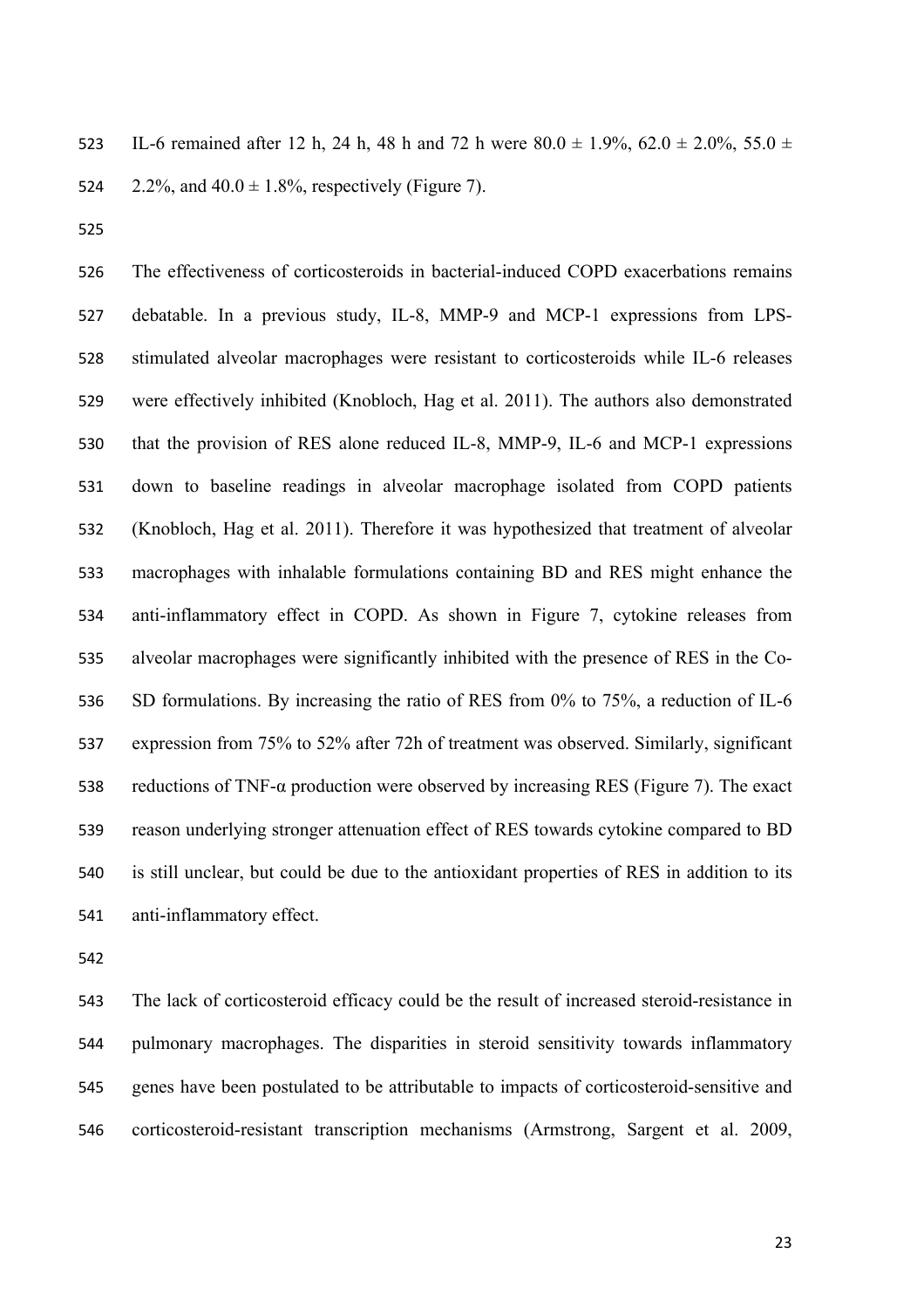Knobloch, Sibbing et al. 2010). In other words, the corticosteroids' efficacy towards specific cytokine is highly dependent on the ratio of corticosteroid-sensitive and corticosteroid-resistant signalling genes for transcriptions of cytokine proteins. For instance, LPS-induced cytokine genes transcription in alveolar macrophages are dependent on NF-κB signalling and mitogen-activated protein kinases (MAPK)/AP-1 pathway, whereby the former is sensitive to corticosteroids while the latter is non- responsive to corticosteroids (Armstrong, Sargent et al. 2009). In contrast, RES is known to be effective against both NF-κB and MAPK signalling (Cottart, Nivet- Antoine et al. 2010), which could explain the higher efficacy of RES to reduce IL-6 from alveolar macrophages. Mechanistically, corticosteroid-resistance in COPD is also augmented by reduced HDAC activities in alveolar macrophages caused by oxidative and nitrosative stress (Barnes 2009). As RES scavenges ROS and RNS radicals readily, RES could restore HDAC functions. This could also be a contributing factor for the enhanced anti-inflammatory activity showed when combination of BD and RES was administered.

### **4. Conclusions**

 In this study novel co-spray dried formulations of an anti-oxidant (RES) and anti- inflammatory (BD) compounds were produced. The spray dried powders showed appropriate morphologies and suitable aerosol properties for inhalation drug delivery. *In vitro* studies showed that alveolar macrophages could tolerate RES and BD in the range of concentrations investigated (0.612 to 50 µM). Moreover, RES and BD showed to have anti-inflammatory activities due to their ability to reduce the levels of TNF-α and IL-6. The data presented provide preliminary evidence that these compounds if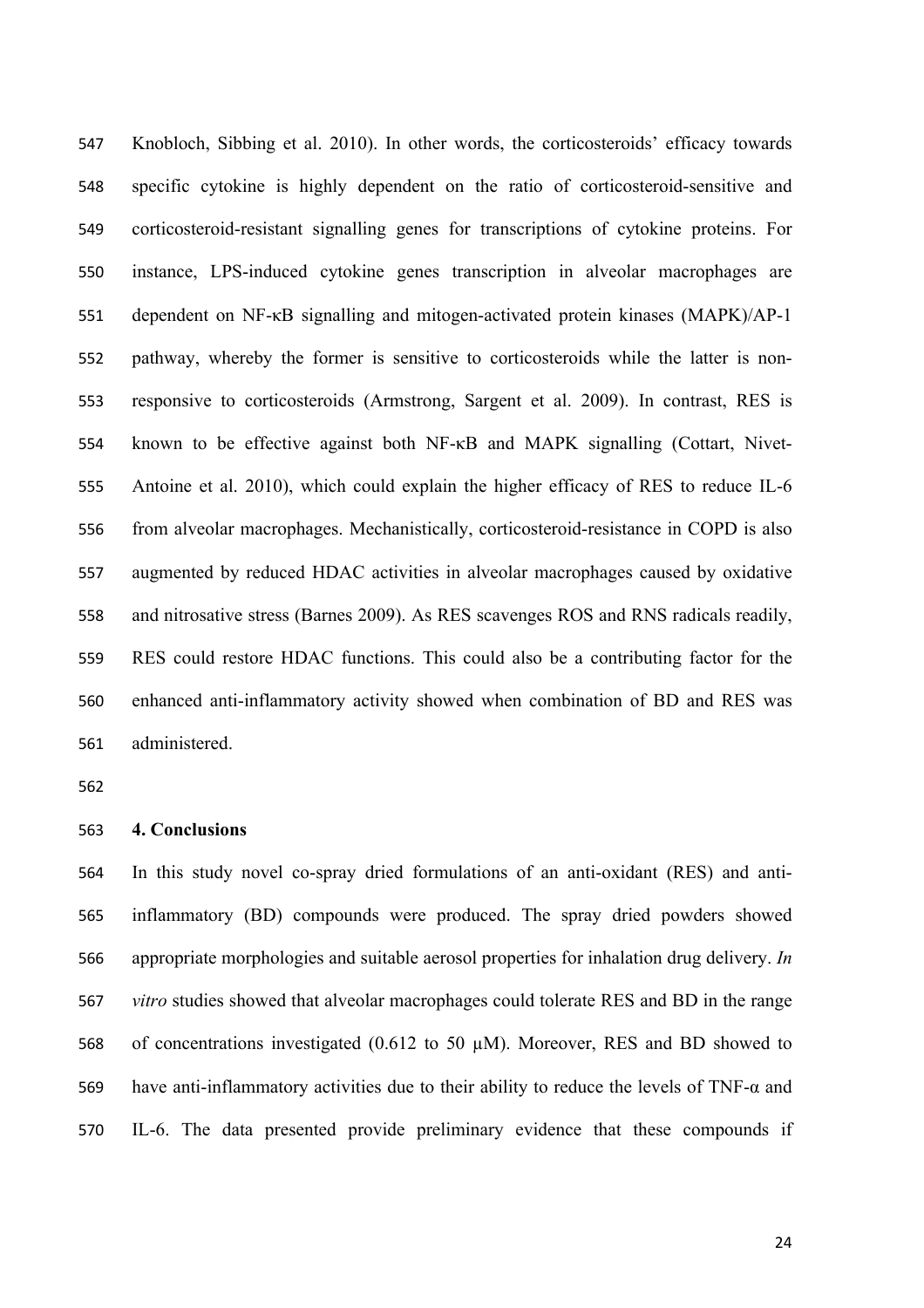delivered in combination could be suitable for the treatment of chronic inflammatory lung diseases such asthma and COPD, where both inflammation and oxidative stress are present. **Declaration of interest** A/Professor Traini is the recipient of an Australian Research Council Future Fellowship (project number FT12010063). Professor Young is the recipient of an Australian Research Council Future Fellowship (project number FT110100996). WH Lee is the recipient of Early Career Fellowship Cancer Institute New South Wales. **References** Adi, S., Adi, H., Tang, P., Traini,D., Chan, H.-k. , Young, P. M., 2008. Micro-particle corrugation, adhesion and inhalation aerosol efficiency. Eur J Pharm Sci 35, 12-18. Alarcón de la Lastra, C., Villegas, I., 2005. Resveratrol as an anti-inflammatory and anti-aging agent: Mechanisms and clinical implications. Mol Nutr Food Res 49, 405- 430.

 Armstrong, J., Sargent, C., Singh, D., 2009. Glucocorticoid sensitivity of lipopolysaccharide-stimulated chronic obstructive pulmonary disease alveolar macrophages. Clin Exp Immunol 158, 74-83.

Arts, I. C., Hollman, P. C., 2005. Polyphenols and disease risk in epidemiologic studies.

Am J Clin Nutr 81, 317S-325S.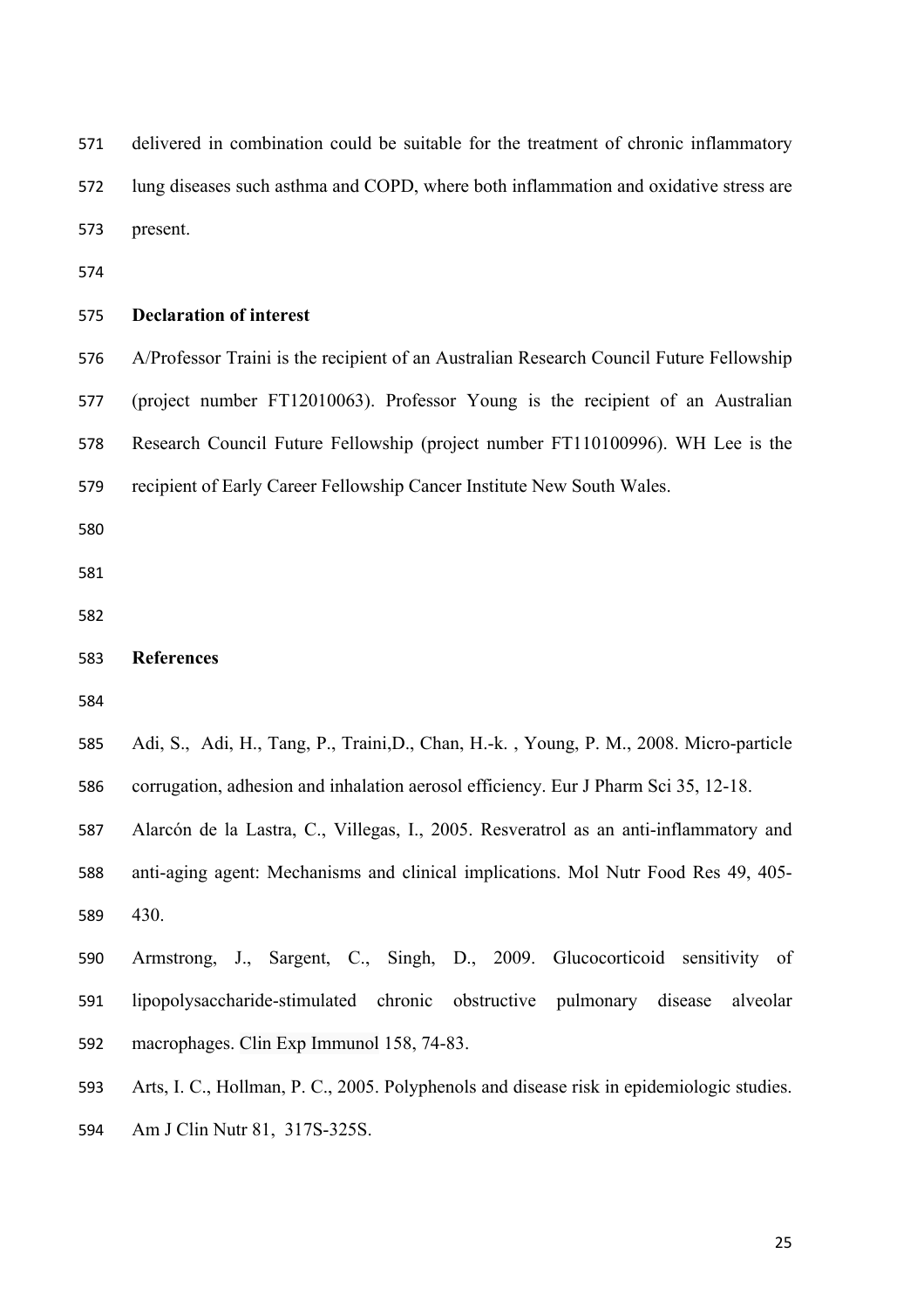- Athar, M., Back, J. H., Kopelovich, L., Bickers, D. R., Kim, A. L., 2009. Multiple molecular targets of resveratrol: Anti-carcinogenic mechanisms. Arch Biochem Biophys 486, 95-102.
- Barnes, P. J., 2007. Chronic Obstructive Pulmonary Disease: A Growing but Neglected Global Epidemic. PLoS Med 4, e112.
- Barnes, P. J., 2009. Role of HDAC2 in the Pathophysiology of COPD. Annu Rev Physiol 71, 451-464.
- Barnes, P. J., Ito, K., Adcock, I. M., 2004. Corticosteroid resistance in chronic obstructive pulmonary disease: inactivation of histone deacetylase. Lancet 363, 731- 733.
- Basnet, P., Hussain, H., Tho, I., Skalko-Basnet, N., 2012. Liposomal delivery system enhances anti-inflammatory properties of curcumin. J Pharm Sci 101, 598-609.
- Bhavsar, P., Hew, M., Khorasani, N., Torrego, A., Barnes, P. J., Adcock, I., Chung, K.
- F., 2008. Relative corticosteroid insensitivity of alveolar macrophages in severe asthma
- compared with non-severe asthma. Thorax 63, 784-790.
- Billack, B., Radkar, V., Adiabouah, C., 2008. In Vitro Evaluation of the Cytotoxic and
- Anti-Proliferative Properties of Resveratrol and Several of Its Analogs. Cell Mol Biol Lett 13, 553-569.
- Biswas, S., Hwang, J. W, Kirkham, P. A., Rahman, I., 2013. Pharmacological and dietary antioxidant therapies for chronic obstructive pulmonary disease. Curr Med Chem 20, 1496-1530.
- Budavári, Z., Zelko, R., Rácz, I., Marton,S., 1999. Compatibility study between folic acid, vitamin B6 and tablet excipients using differential scanning calorimetry. Pharmazie 54, 861-862.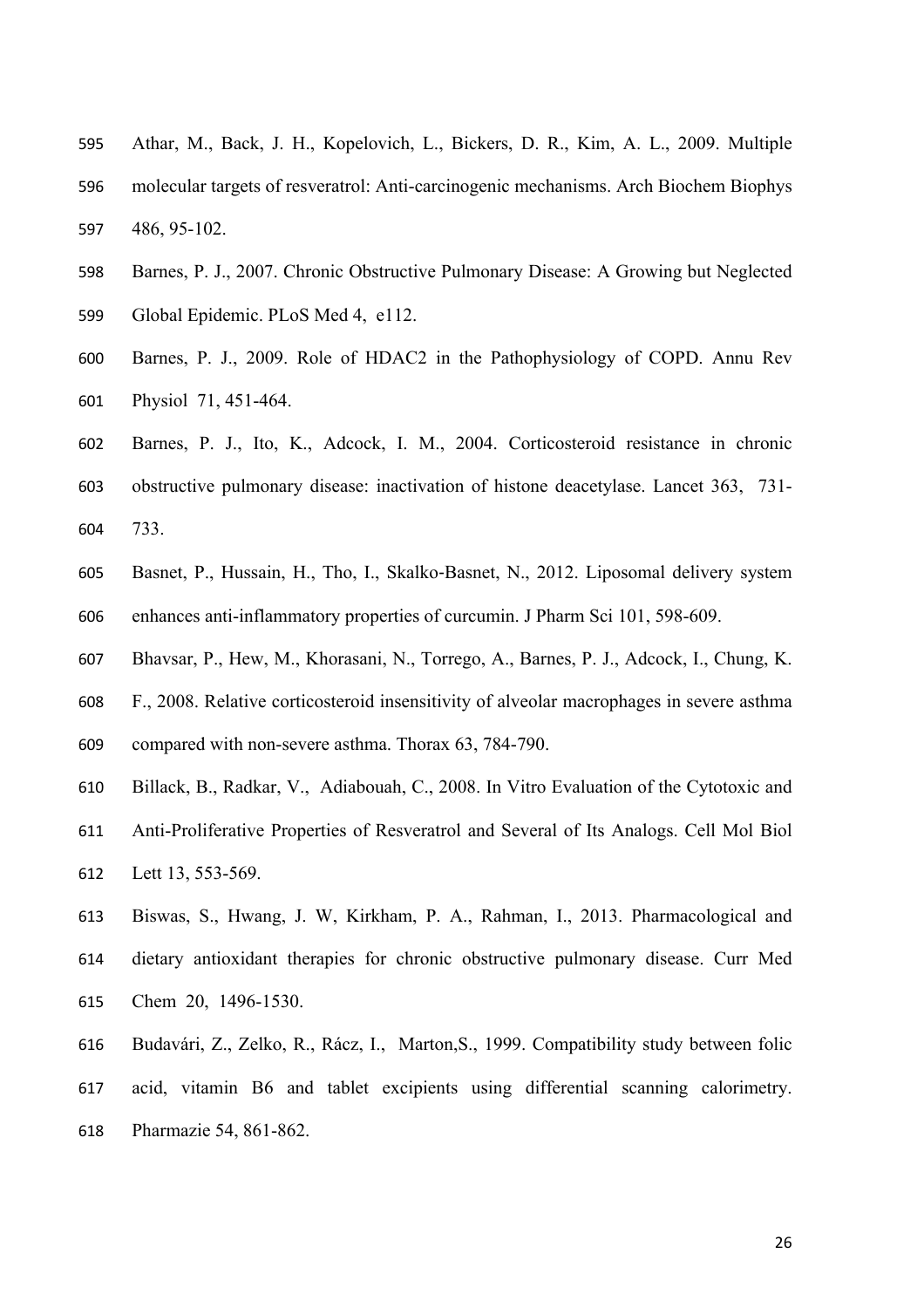- Cash, J. J., Davis, M. C., Ford, M. D., Groshens, T. J., Guenthner, A. J., Harvey, B. G.,
- Lamison, K. R., Mabry, J. M., Meylemans, H. A., Reams, J. T., 2013. High T g thermosetting resins from resveratrol. Polym Chem 4, 3859-3865.
- Cerqueira, A. M., Khaper, N., Lees, S. J., Ulanova, M., 2013. The antioxidant resveratrol down- regulates inflammation in an in- vitro model of Pseudomonas
- aeruginosa infection of lung epithelial cells. Can J Physiol Pharm 91, 248-255.
- Cheong, H., Ryu, S. Y., Kim, K. M., 1999. Anti-allergic action of resveratrol and related hydroxystilbenes. Planta Med 65, 266-268.
- Cho, D. I., Koo, N. Y., Chung, W. J., Kim, T. S., Ryu, S. Y., Im, S. Y., Kim, K. M.,
- 2002. Effects of resveratrol-related hydroxystilbenes on the nitric oxide production in
- macrophage cells: structural requirements and mechanism of action. Life Sci 71, 2071- 2082.
- Choi, J., Zhang, Q., Reipa, V., Wang, N. S., Stratmeyer, M. E., Hitchins, V. M.,.
- Goering, P. L., 2009. Comparison of cytotoxic and inflammatory responses of
- photoluminescent silicon nanoparticles with silicon micron-sized particles in RAW
- 264.7 macrophages. J Appl Toxicol 29, 52-60.
- Cottart, C. H., Nivet-Antoine, V., Laguillier-Morizot, C., Beaudeux, J. L., 2010.
- Resveratrol bioavailability and toxicity in humans. Mol Nutr Food Res 54, 7-16.
- Crosswhite, P., Sun, Z., 2010. Nitric Oxide, Oxidative Stress and Inflammation in
- Pulmonary Arterial Hypertension. J Hypertens 28, 201-212.
- Culpitt, S. V., Rogers, D. F.,. Fenwick, P. S, Shah, P., De Matos, C., Russell, R. E. K.,
- Barnes, P. J., Donnelly, L. E., 2003. Inhibition by red wine extract, resveratrol, of
- cytokine release by alveolar macrophages in COPD. Thorax 58, 942-946.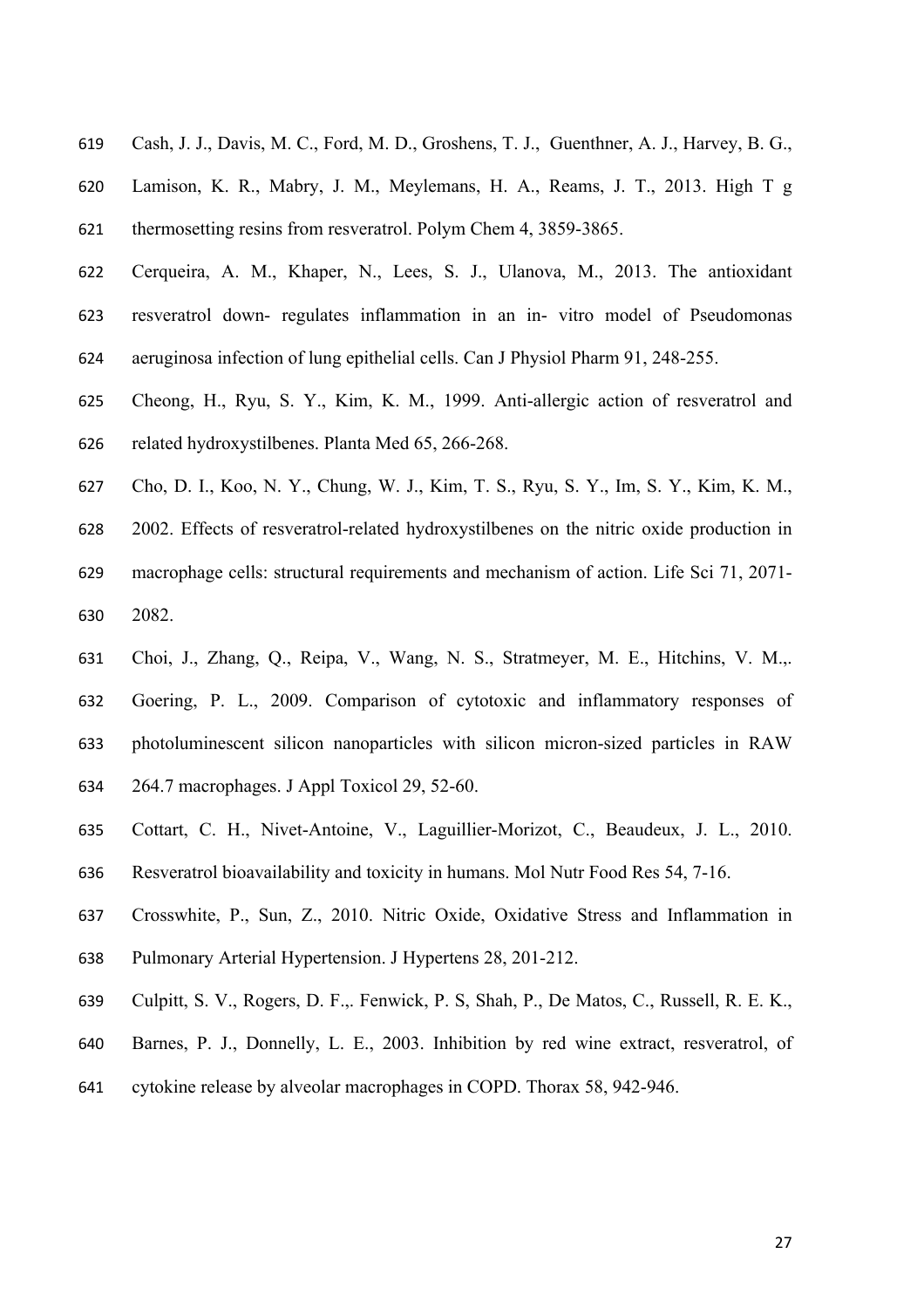- Dahl, R., Chung, K. F., Buhl, R., Magnussen, H., Nonikov, V., Jack, D., Bleasdale, P.,
- Owen, R., Higgins, M., Kramer, B., 2010. Efficacy of a new once-daily long-acting inhaled β2-agonist indacaterol versus twice-daily formoterol in COPD. Thorax 65, 473- 479.
- Docherty, J. J., Fu, M. M. H., Stiffler, B. S., Limperos, R. J., Pokabla, C. M.,
- DeLucia,A.L., 1999. Resveratrol inhibition of herpes simplex virus replication. Antivir Res 43, 145-155.
- Donnelly, L. E., Newton, R., Kennedy, G. E., Fenwick, P. S., Leung, R. H., Ito, K.,
- Russell, R. E., Barnes, P. J., 2004. Anti-inflammatory effects of resveratrol in lung
- epithelial cells: molecular mechanisms. Am J Physiol Lung Cell Mol Physiol 287,
- L774-L783.
- Ek, A., Larsson, K., Siljerud, S., Palmberg, L., 1999. Fluticasone and budesonide inhibit cytokine release in human lung epithelial cells and alveolar macrophages. Allergy 54, 691-699.
- Faith, S. A., Sweet, T. J., Bailey, E., Booth, T., Docherty, J. J., 2006. Resveratrol suppresses nuclear factor-kappa B in herpes simplex virus infected cells. Antivir Res 72, 242-251.
- Harju, T., Kaarteenaho-Wiik, R., Soini, Y., Sormunen, R., Kinnula, V. L., 2002.
- Diminished Immunoreactivity of γ-Glutamylcysteine Synthetase in the Airways of
- Smokers' Lung. Am J Respir Crit Care Med 166, 754-759.
- Hodge, S., Hodge, G. , Ahern, J., Jersmann, H., Holmes, M.,Reynolds, P. N., 2007.
- Smoking alters alveolar macrophage recognition and phagocytic ability: implications in
- chronic obstructive pulmonary disease. Am J Resp Cell Mol 37,748-755.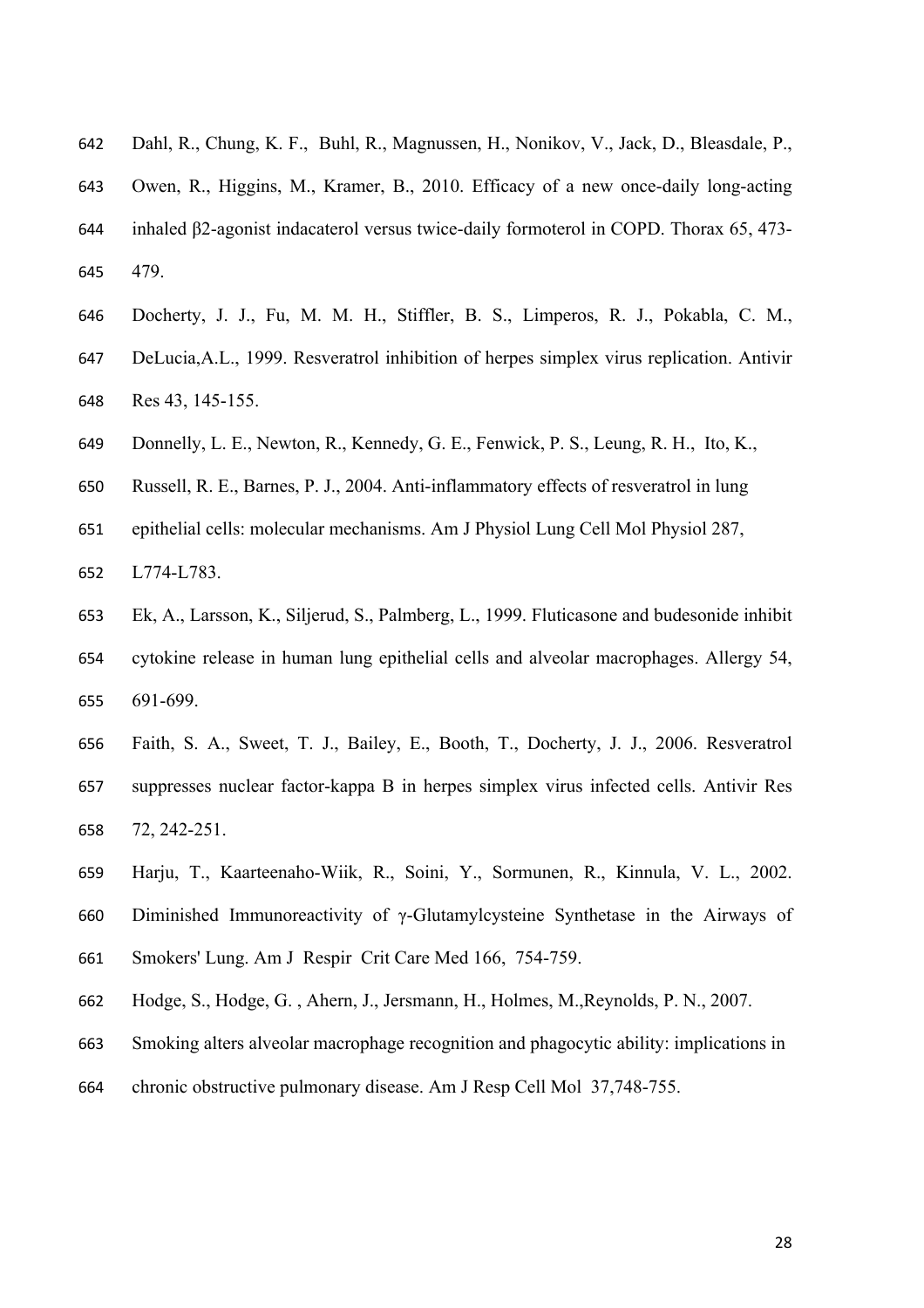- Jøraholmen, M. W., Škalko-Basnet, N., Acharya, G.,Basnet, P., 2015. Resveratrol-loaded liposomes for topical treatment of the vaginal inflammation and infections. Eur J
- Pharm Sci 79, 112-121.
- Kent, L., Smyth, L., Clayton, C., Scott, L., Cook, T., Stephens, R., Fox, S., Hext, P.,
- Farrow, S., Singh, D., 2008. Cigarette smoke extract induced cytokine and chemokine
- gene expression changes in COPD macrophages. Cytokine 42, 205-216.
- Khair, O., Davies, R., Devalia, J., 1996. Bacterial-induced release of inflammatory mediators by bronchial epithelial cells. Eur Respir J 9, 1913-1922.
- Knobloch, J., Hag, H., Jungck, D., Urban, K., Koch, A., 2011. Resveratrol Impairs the
- Release of Steroid-resistant Cytokines from Bacterial Endotoxin-Exposed Alveolar
- Macrophages in Chronic Obstructive Pulmonary Disease. Basic Clin Pharmacol Toxicol 109, 138-143.
- Knobloch, J., Sibbing, B., Jungck, D., Lin, Y., Urban, K., Stoelben, E., Strauch, J.,
- Koch, A., 2010.Resveratrol Impairs the Release of Steroid-Resistant Inflammatory
- Cytokines from Human Airway Smooth Muscle Cells in Chronic Obstructive
- Pulmonary Disease. J Pharmacol Exp Ther 335, 788-798.
- Kode, A., Rajendrasozhan, S., Caito, S., Yang, S. R., Megson, I. L., Rahman, I., 2008.
- Resveratrol induces glutathione synthesis by activation of Nrf2 and protects against
- cigarette smoke-mediated oxidative stress in human lung epithelial cells. Am J Physiol
- Lung Cell Mol Physiol 294, L478-L488.
- Lee, M., Kim, S., Kwon. O.K., Oh, S.R., Lee, H. K., Ahn, K., 2009. Anti-
- inflammatory and anti-asthmatic effects of resveratrol, a polyphenolic stilbene, in a
- mouse model of allergic asthma. Int Immunopharmacol 9, 418-424.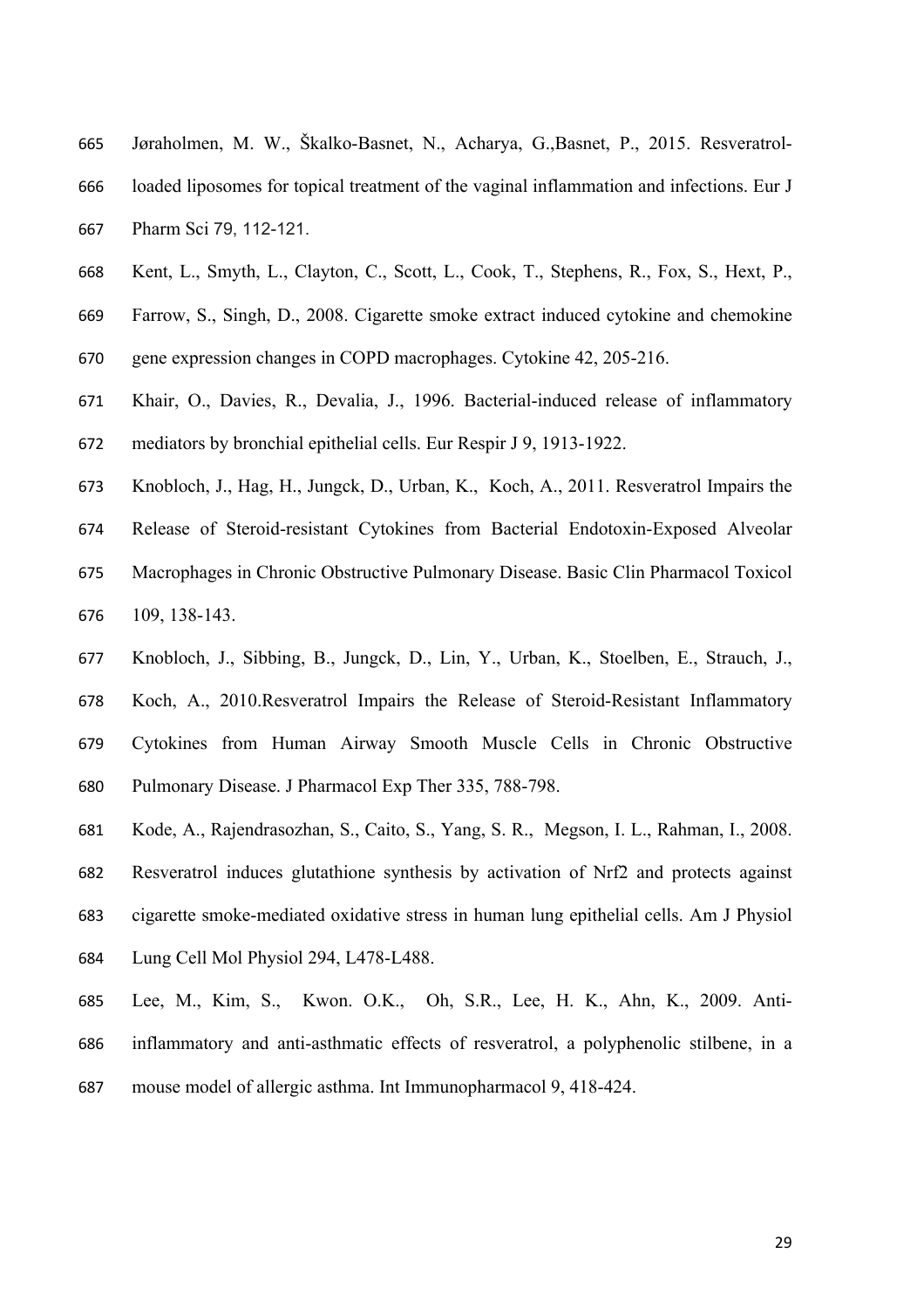- Li, Y.-H., Yan, Z.-Q., Brauner, A., Tullus, K., 2002. Activation of macrophage nuclear factor-κB and induction of inducible nitric oxide synthase by LPS. Resp Research 3, 23- 23.
- Lilly, C. M., Nakamura, H., Kesselman, H., Nagler-Anderson, C., Asano, K., Garcia-
- Zepeda, E. A., Rothenberg, M. E., Drazen, J. M., Luster, A. D., 1997. Expression of
- eotaxin by human lung epithelial cells: induction by cytokines and inhibition by glucocorticoids. J Clin Invest 99, 1767.
- Linden, M., Brattsand, R., 1994. Effects of a Corticosteroid, Budesonide, on Alveolar
- Macrophage and Blood Monocyte Secretion of Cytokines Differential Sensitivity of
- Gm-Csf, Il-1-Beta, and Il-6. Pulm Pharmacol 7, 43-47.
- Liu, P. L., Tsai, J. R., Charles, A. L., Hwang, J. J., Chou, S. H., Ping, Y. H., Lin, F. Y.,
- Y. L. Chen, Hung, C. Y., Chen, W. C. , Chen, Y. H., Chong, I. W., 2010. Resveratrol
- inhibits human lung adenocarcinoma cell metastasis by suppressing heme oxygenase 1-
- mediated nuclear factor-kappa B pathway and subsequently downregulating expression
- of matrix metalloproteinases. Mol Nutr Food Res 54, S196-S204.
- MacNee, W.,2001. Oxidative stress and lung inflammation in airways disease. Eur j Pharm 429, 195-207.
- Manna, S. K., Mukhopadhyay, A., Aggarwal, B. B., 2000. Resveratrol suppresses TNF-
- induced activation of nuclear transcription factors NF-kappa B, activator protein-1, and
- apoptosis: Potential role of reactive oxygen intermediates and lipid peroxidation. J
- Immunol 164, 6509-6519.
- Neves, A. R., Lucio, M., Lima, J. L. C., Reis, S., 2012. Resveratrol in Medicinal
- Chemistry: A Critical Review of its Pharmacokinetics, Drug-Delivery, and Membrane
- 711 Interactions. Curr Med Chem 19, 1663-1681.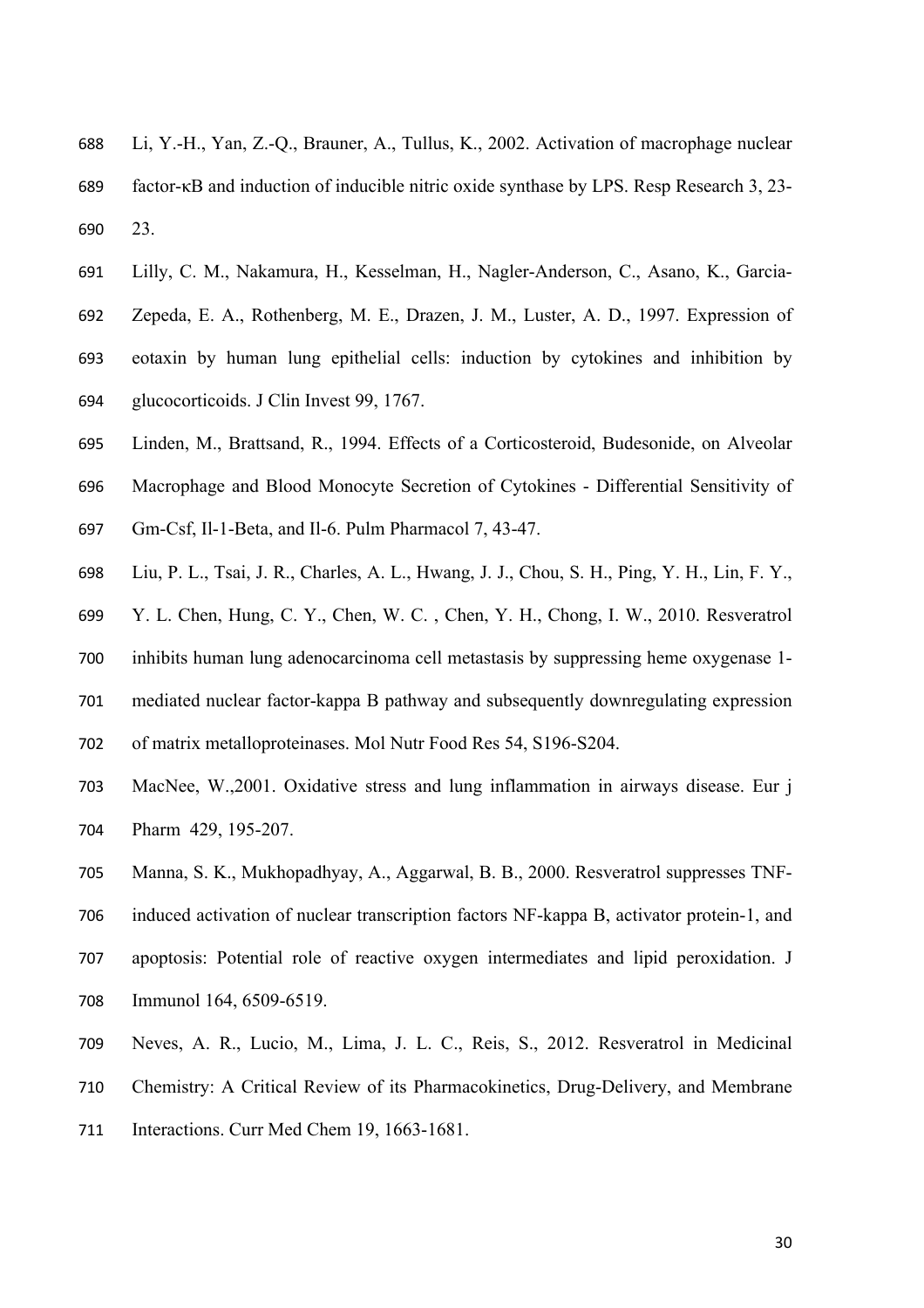- Nolan, L. M., Tajber, L., McDonald, B. F., Barham, A. S., Corrigan, O. I, Healy, A. M.,
- 2009. Excipient-free nanoporous microparticles of budesonide for pulmonary delivery.
- Eur J Pharm Sci 37, 593-602.
- Parlati, C., Colombo, P., Buttini, F., Young, P. M., Adi, H., Ammit, A. J., Traini, D.,
- 2009. Pulmonary Spray Dried Powders of Tobramycin Containing Sodium Stearate to
- Improve Aerosolization Efficiency. Pharm Res 26, 1084-1092.
- Pauwels, R. A., Buist, A. S., Calverley, P. M. A., Jenkins, C. R., Hurd, S. S., 2001.
- Global Strategy for the Diagnosis, Management, and Prevention of Chronic Obstructive
- Pulmonary Disease. Am J Resp Crit Care Med 163, 1256-1276.
- Pauwels, R. A., Löfdahl, C.-G., Laitinen, L. A., Schouten, J. P., Postma, D. S., Pride, N.
- B., Ohlsson, S. V., 1999. Long-Term Treatment with Inhaled Budesonide in Persons
- with Mild Chronic Obstructive Pulmonary Disease Who Continue Smoking. N Engl J Med 340, 1948-1953.
- Peng, X., Abdulnour, R.-E. E., Sammani, S., Ma, S.-F., Han, E. J., Hasan, E. J., Tuder,
- R., Garcia, J. G. N., Hassoun, P. M., 2005. Inducible Nitric Oxide Synthase Contributes
- to Ventilator-induced Lung Injury. Am J Respir Crit Care Med 172, 470-479.
- Pharmacopoeia, B., 2009. Section 2.9. 18-Appendix XII C. Consistency of Formulated Preparations for inhalation.
- Rabe, K. F., Hurd, S., Anzueto, A., Barnes, P. J., Buist, S. A., Calverley, P., Fukuchi,
- Y., Jenkins, C., Rodriguez-Roisin, R., Van Weel, C., Zielinski, J., 2007. Global Strategy
- for the Diagnosis, Management, and Prevention of Chronic Obstructive Pulmonary
- Disease. Am J Respi Crit Care Med 176, 532-555.
- Rahman, I., Adcock, I. M., 2006. Oxidative stress and redox regulation of lung
- inflammation in COPD. Eur Respir J 28, 219-242.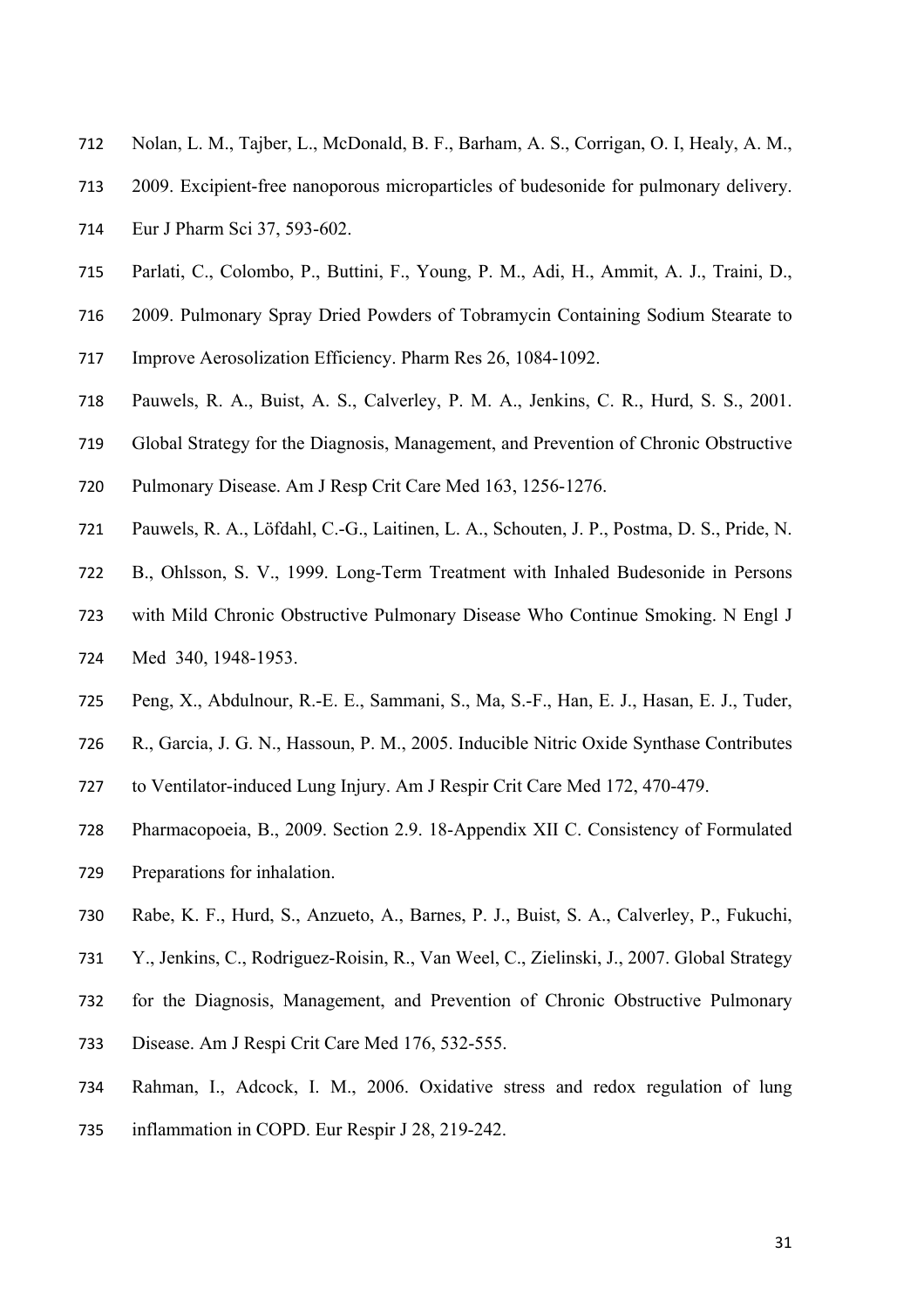- Rahman, I., MacNee, W., 1998. Role of transcription factors in inflammatory lung diseases. Thorax 53, 601-612.
- Salama, R. O., Young, P. M.,Traini, D., 2014. Concurrent oral and inhalation drug
- delivery using a dual formulation system: the use of oral theophylline carrier with
- combined inhalable budesonide and terbutaline. Drug Deliv Transl Res 4, 256-267.
- Tetley, T. D., 2002. Macrophages and the pathogenesis of COPD. Chest 121, 156S-
- 159S.
- Trotta, V., Lee, W.-H., Loo, C.-Y., Haghi, M., Young, P. M., Scalia, S., Traini, D.,
- 2015. In vitro biological activity of resveratrol using a novel inhalable resveratrol spray-
- dried formulation. Int J Pharmaceut 491, 190-197.
- Viegi, G., A. Scognamiglio, S. Baldacci, F. Pistelli and L. Carrozzi, 2001.
- Epidemiology of chronic obstructive pulmonary disease (COPD). Respiration; international review of thoracic diseases 68, 4-19.
- Vogelmeier, C., Hederer, B., Glaab, T., Schmidt, H., Rutten-van Mölken, M. P., Beeh,
- K. M., Rabe, K. F., Fabbri, L. M., 2011. Tiotropium versus Salmeterol for the Prevention of Exacerbations of COPD. N Engl J Med 364, 1093-1103.
- Zetterlund, A., Larsson, P. H., Müller-Suur, C., Palmberg, L., Larsson, K., 1998.
- Budesonide but not terbutaline decreases phagocytosis in alveolar macrophages." Resp Med 92, 162-166.
-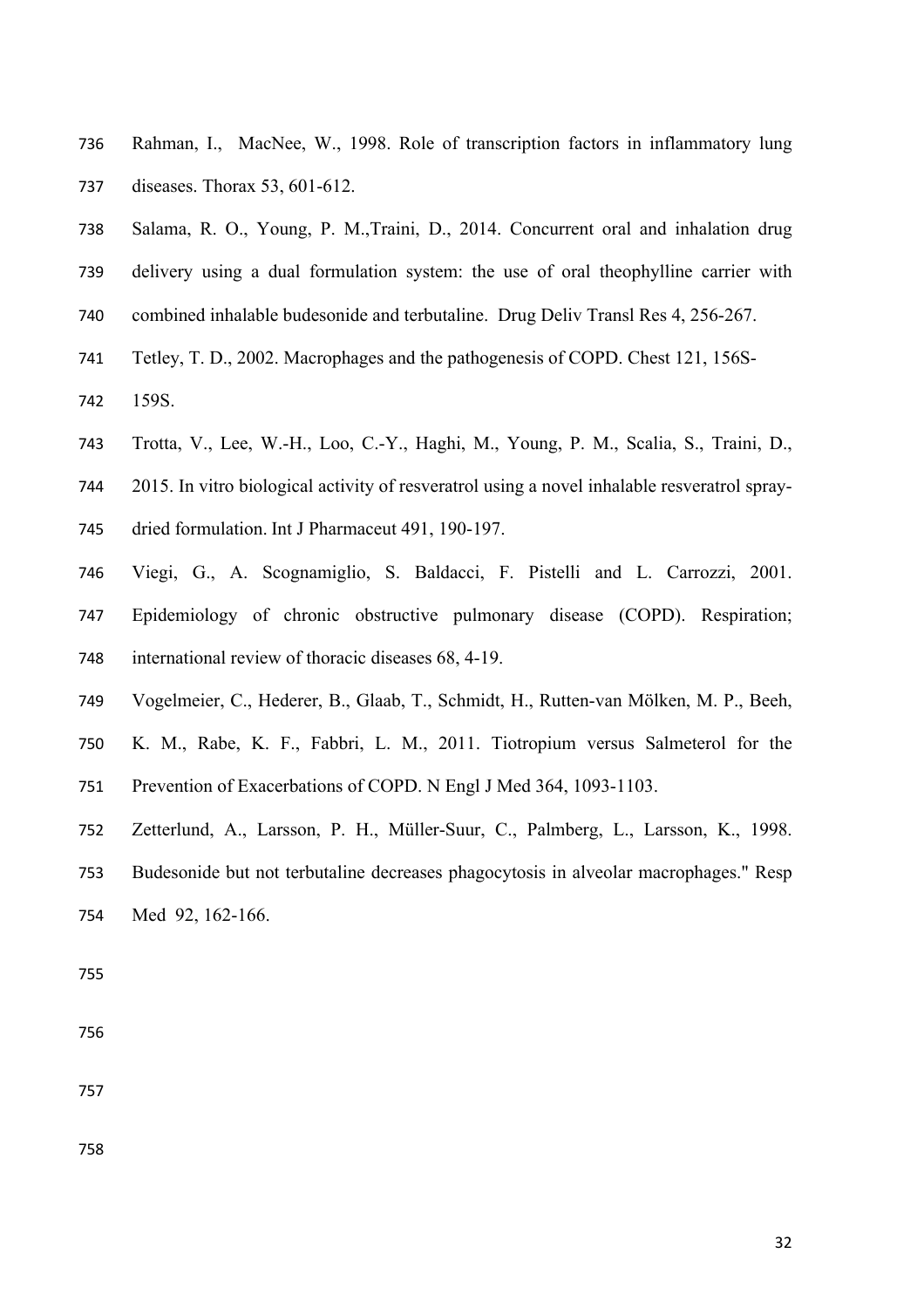**Figure captions**

 **Figure 1.** Scanning electron microscopy images (SEM) of single and Co-SD formulations containing RES and BD at different ratios. (A) SD BD alone, (B) Co-SD containing 25% RES, (C) Co-SD containing 50% RES, (D) Co-SD containing 75% RES and (E) SD RES alone.

 **Figure 2.** DSC thermograms of (A) raw BD, (B) SD BD alone, (C) Co-SD containing 25% RES, (D) Co-SD containing 50% RES, (E) Co-SD containing 75% RES ,(F) SD RES alone and (G) raw RES.

 **Figure 3.** *In vitro* aerosol deposition of the single spray dried and Co-SD formulation using multi stage liquid impinger (MSLI) at flow rate of 60 l/min. Data represents mean 772  $\pm$ SD (n=3). Black bar denotes resveratrol and white bar denotes budesonide.

 **Figure 4.** *In vitro* aerosol deposition of the single spray dried and Co-SD formulation using multi stage liquid impinger (MSLI) at flow rate of 90l/min. Data represents mean 776  $\pm$ SD (n=3). Black bar denotes resveratrol and white bar denotes budesonide.

 **Figure 5.** Viabilities of alveolar macrophages cells evaluated using MTS cytotoxicity assay after 72 h of treatment with (A) single or (B) combination SD formulations. The percentages referred to the resveratrol concentration present in SD formulations. Data 781 represents mean  $\pm$ SD (n=3).